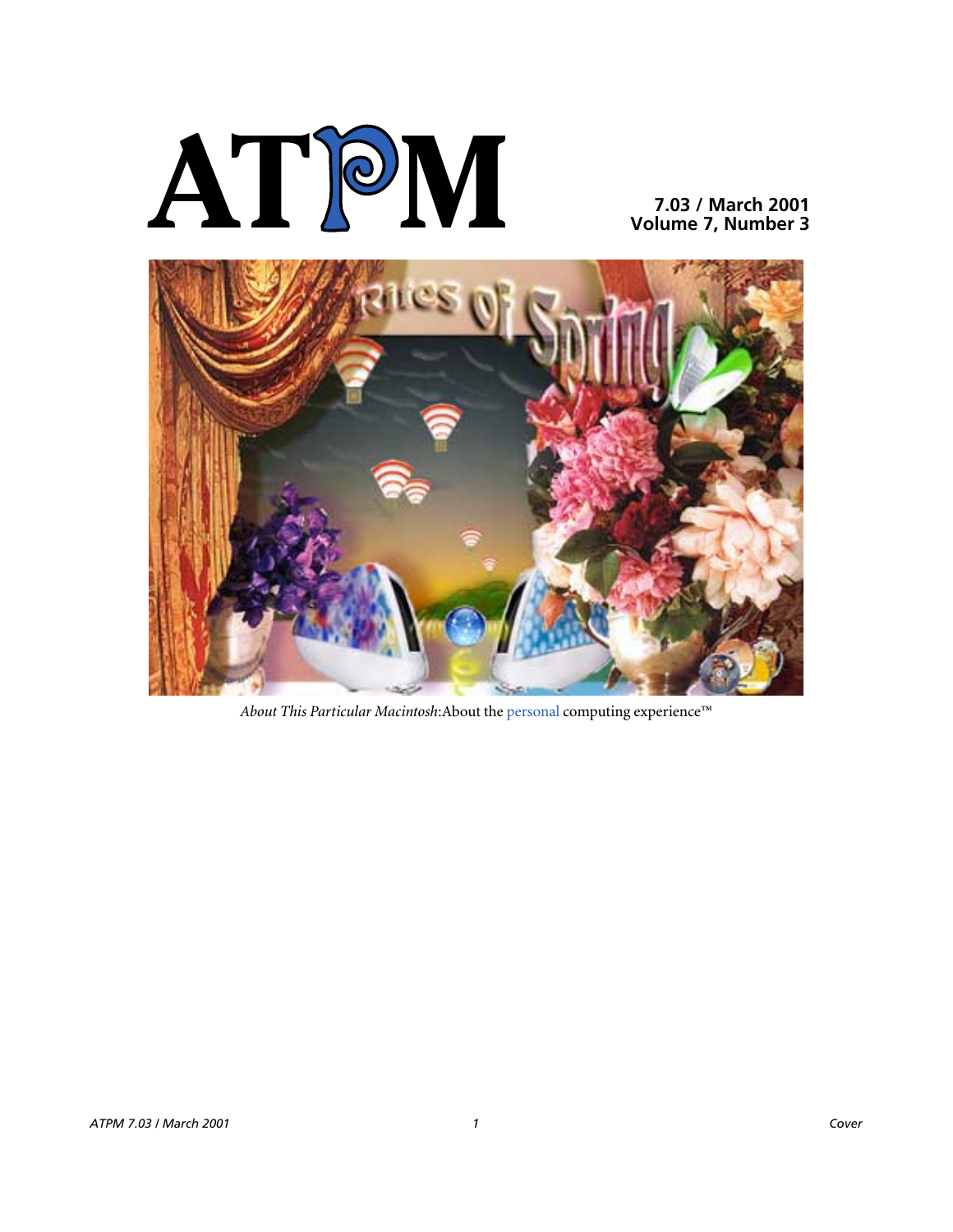## **Cover Art**

Copyright  $\odot$  2001 by [Catherine von Dennefeld](mailto:artiste@napanet.net)<sup>1</sup> We need new cover art each month. [Write to us!](mailto:cover-art@atpm.com)<sup>2</sup>

## **Editorial Staff**

Publisher/Editor-in-Chief [Michael Tsai](mailto:mtsai@atpm.com) Managing Editor Daniel Chyatik Associate Editor/Reviews [Paul Fatula](mailto:pfatula@atpm.com)

Copy Editors [Raena Armitage](mailto:rarmitage@atpm.com) [Johann Campbell](mailto:jcampbell@atpm.com) [Ginny O'Roak](mailto:goroak@atpm.com) [Ellyn Ritterskamp](mailto:eritterskamp@atpm.com) [Brooke Smith](mailto:bsmith@atpm.com) [Adam Zaner](mailto:azaner@atpm.com) *Vacant* Publicity Manager [Christopher Turner](mailto:cturner@atpm.com) *Vacant* Webmaster [Michael Tsai](mailto:mtsai@atpm.com)

Assistant Webmaster [Lee Bennett](mailto:lbennett@atpm.com) Beta Testers [The Staff](mailto:editor@atpm.com)

## **Contributing Editors**

| At Large   | Robert Paul Leitao      |
|------------|-------------------------|
| Games      | <i>Vacant</i>           |
| Graphics   | <i>Vacant</i>           |
| How To     | Vacant                  |
| Interviews | Vacant                  |
| Music      | David Ozab              |
| Networking | <b>Matthew Glidden</b>  |
| Opinion    | Tom Iovino              |
|            | Mike Shields            |
|            | Vacant                  |
| Reviews    | Eric Blair              |
|            | Jamie McCornack         |
|            | <b>Gregory Tetrault</b> |
|            | <b>Evan Trent</b>       |
|            | Vacant                  |
| Shareware  | <i>Vacant</i>           |
| Technical  | Evan Trent              |
|            |                         |

#### **Artwork & Design**

Graphics Director [Grant Osborne](mailto:gosborne@atpm.com) Graphic Design Consultant [Jamal Ghandour](mailto:jghandour@atpm.com) Layout and Design [Michael Tsai](mailto:mtsai@atpm.com) Cartoonist *Vacant* Blue Apple Icon Designs Mark Robinson Other Art RD Novo

#### **Emeritus**

RD Novo Robert Madill Belinda Wagner Edward Goss

#### **Contributors**

Eric Blair Daniel Chvatik Paul Fatula Tom Iovino David Ozab Gregory Tetrault Evan Trent Michael Tsai *Macintosh users like you*

#### **Subscriptions**

Sign up for free subscriptions using the [Web form](http://www.atpm.com/subscribe/)<sup>3</sup> or [by e-mail](mailto:subscriptions@atpm.com)<sup>4</sup>.

### **Where to Find ATPM**

Online and downloadable issues are available at [http://www.atpm.com.](http://www.atpm.com)

ATPM is a product of ATPM, Inc. © 1995–2001, All Rights Reserved ISSN: 1093-2909

#### **The Tools**

Acrobat AppleScript BBEdit FileMaker Pro FrameMaker+SGML iCab **ImageReady** Interarchy LetterRip Pro MacPerl Mailsmith Mesh ShrinkWrap StuffIt

#### **The Fonts**

Cheltenham Frutiger Isla Bella Marydale Minion

3. http://www.atpm.com/subscribe/<br>4. subscriptions@atpm.com

1. mailto:artiste@napanet.net 2. cover-art@atpm.com

subscriptions@atpm.com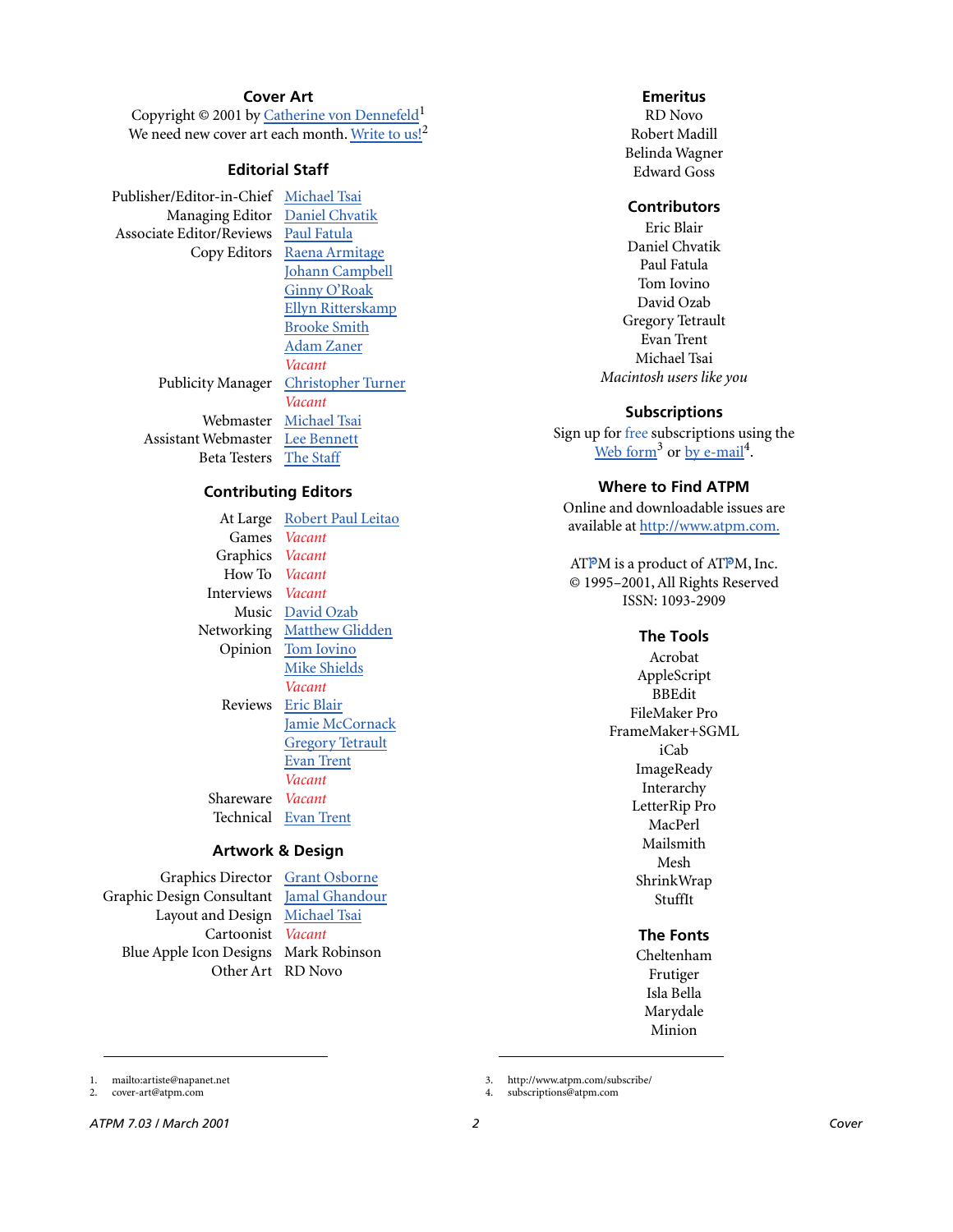## **Reprints**

Articles and original art cannot be reproduced without the express permission of ATPM, unless otherwise noted. You may, however, print copies of ATPM provided that it is not modified in any way. Authors may be contacted through ATPM's editorial staff, or at their e-mail addresses, when provided.

## **Legal Stuff**

About This Particular Macintosh may be uploaded to any online area or BBS, so long as the file remains intact and unaltered, but all other rights are reserved. All information contained in this issue is correct to the best of our knowledge. The opinions expressed in ATPM are not necessarily those of this particular Macintosh. Product and company names and logos may be registered trademarks of their respective companies. Thank you for reading this far, and we hope that the rest of the magazine is more interesting than this.

Thanks for reading ATPM.

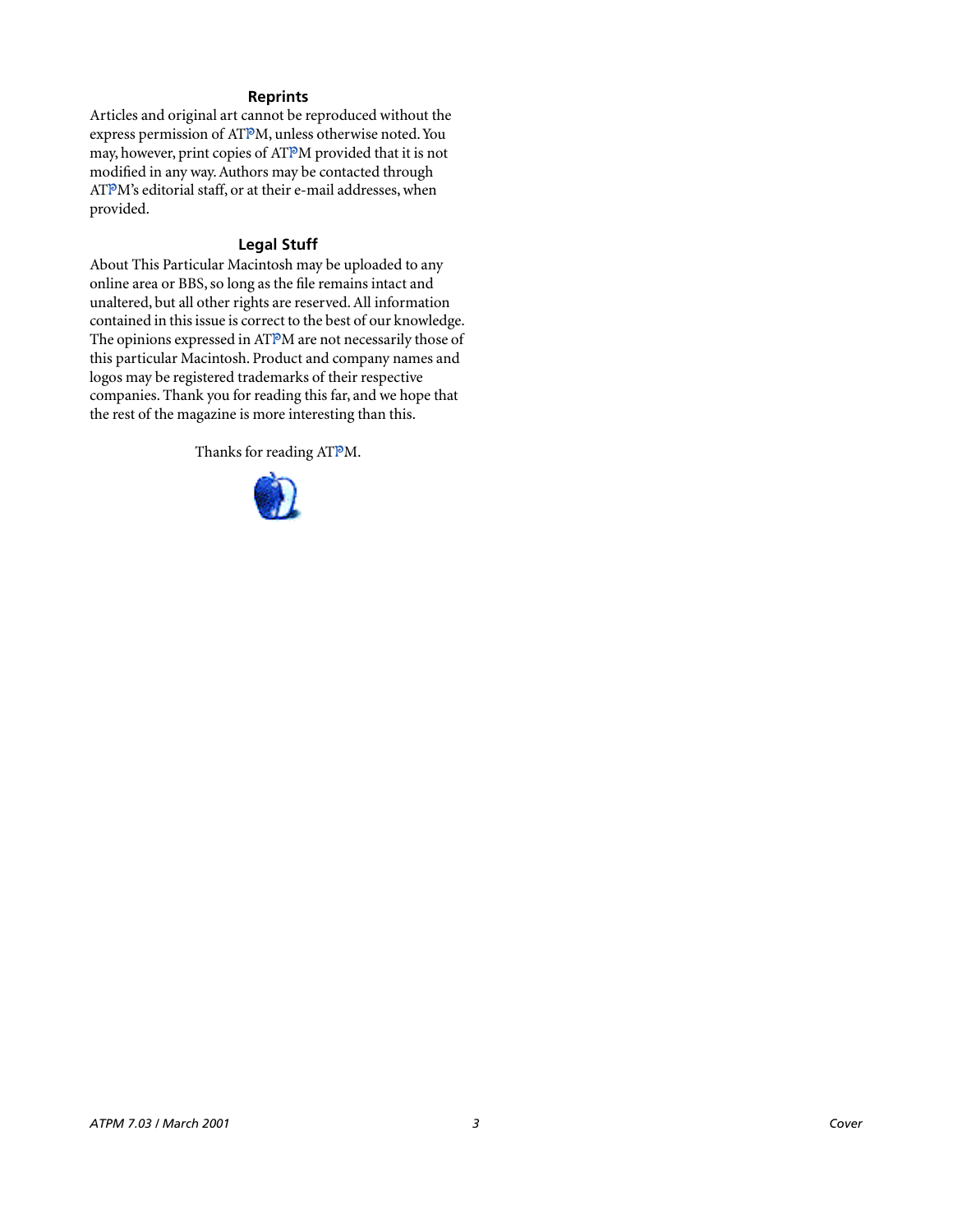# **Sponsors**

*About This Particular Macintosh* is free, and we intend to keep it that way. Our editors and staff are volunteers with "real" jobs who believe in the Macintosh way of computing. We don't make a profit, nor do we plan to. As such, we rely on advertisers to help us pay for our Web site and other expenses.

We would like to thank our exclusive sponsor, Small Dog Electronics, for its generous support of ATPM, the Macintosh, and all things cool. Sponsorship does not imply endorsement, and endorsement does not imply sponsorship. Thank you for your support.



You can help support ATPM by buying from online retailers using the following links: Amazon.com<sup>1</sup>, [MacConnection](http://service.bfast.com/bfast/click/mid9452939?siteid=13311227&bfpage=machomepage)<sup>2</sup>, [MacMall](http://www.commission-junction.com/track/track.dll?AID=53427&PID=297078&URL=http%3A%2F%2Fwww%2Emacmall%2Ecom%2Fmacaffiliate)<sup>3</sup>, [MacZone](http://service.bfast.com/bfast/click?bfmid=1942029&siteid=26240435&bfpage=mac_zone)<sup>4</sup>, and Outpost.com<sup>5</sup>.



1. http://www.amazon.com/exec/obidos/redirect-home/aboutthisparticu

2. http://service.bfast.com/bfast/click/mid9452939?siteid=13311227&bfpage=machom epage

3. http://www.commissionjunction.com/track/track.dll?AID=53427&PID=297078&URL=http%3A%2F%2 Fwww%2Emacmall%2Ecom%2Fmacaffiliate

4. http://service.bfast.com/bfast/click?bfmid=1942029&siteid=26240435&bfpage=mac \_zone

5. http://www.linksynergy.com/fsbin/stat?id=N00D3BtDeo0&offerid=2161&type=3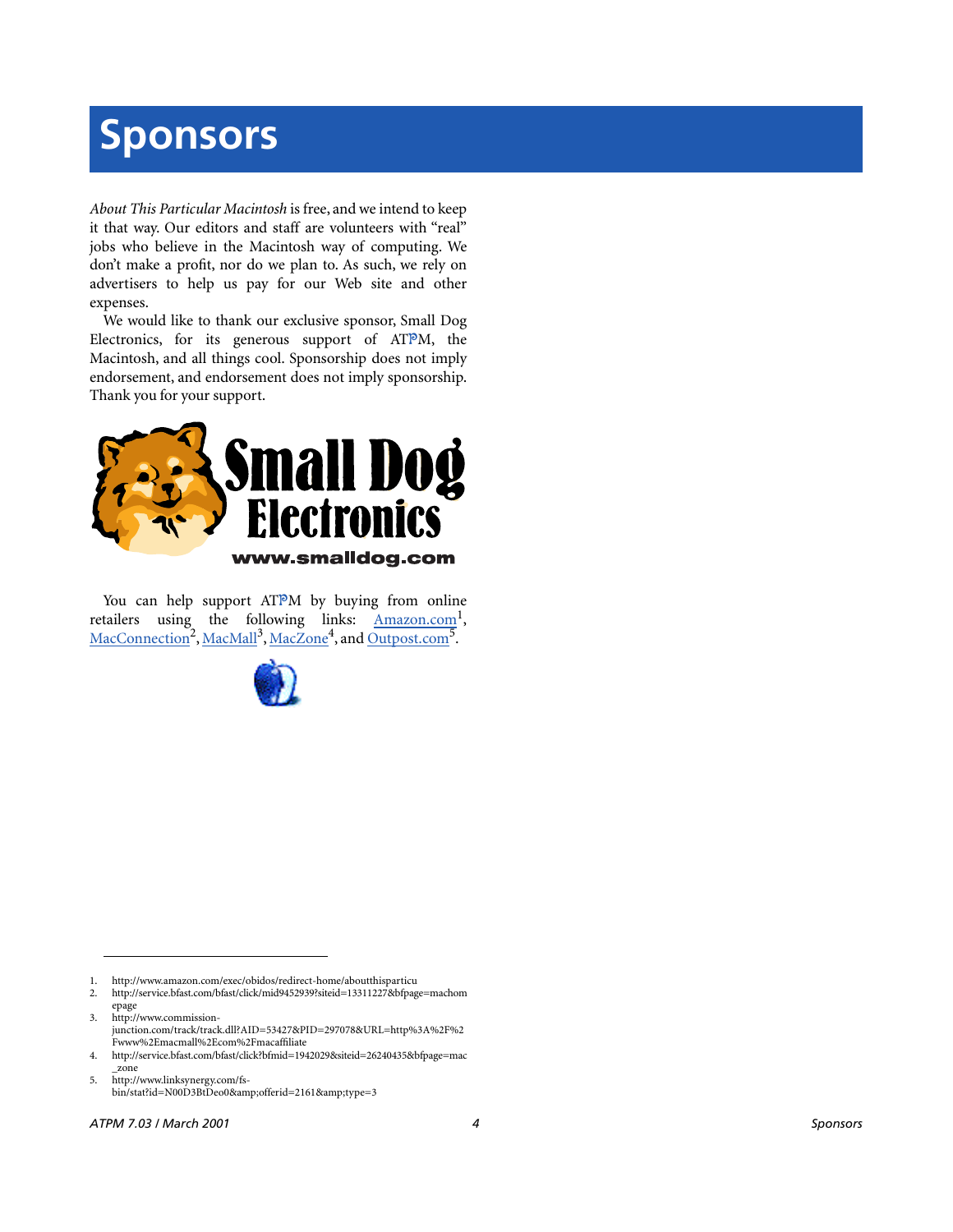Welcome to the March issue of ATPM. Before we introduce the columns and reviews for this month, let's take a look at some recent Mac-related happenings:

## **Mac News**

On February 21, Steve Jobs presented the keynote address at Macworld Expo in Tokyo, Japan. Clad in unusually proper attire (a pinstripe suit) Jobs devoted the first portion of his presentation to topics discussed during the MW Expo SF keynote address. He introduced the PowerBook G4 and the new Power Mac G4 desktop towers to the Japanese audience—noting that both are now shipping in volume—and also showed off many of his favorite OS X features. One important announcement for the Japanese market was the inclusion of several Japanese fonts in OS X, as well as the introduction of a Japanese version of iTools.

The Japanese audience certainly welcomed these announcements with great excitement. Those of us with faster Internet connections were able to view a QuickTime stream of the keynote after the fact (Apple did not provide live streaming) and it was clear, though not especially surprising, that Jobs hit a home run with the Japanese fonts.

The next announcement, however, was received with somewhat ambiguous enthusiasm. Jobs introduced [two new](http://www.apple.com/imac/) [iMacs](http://www.apple.com/imac/)<sup>1</sup>, complete with new "flavors"—Flower Power and Blue Dalmation. There were moments of awkward silence while the iMacs were displayed on stage. An eventual applause filled the hall, but it was almost as if the audience were obeying an "Applaud" sign which had lit to counteract the shear confusion that no doubt struck the attendees. Our readers will discover that the new iMac flavors have proven quite the hot little topic of conversation among ATPM staffers, as will be evident from the two columns this month that discuss Flower Power and Blue Dalmation.

On a more clearly positive front, Jobs announced price reductions on both the Cube and the Cinema Display. He promised to work hard in continuing to lower prices when possible. Also worthy of mention: iTunes 1.1 was debuted, offering support for many third party CD-R/RW drives.

No doubt the most exciting news from MW Tokyo, however, is that the nVidia GeForce3 video board will be available for the Mac prior to its introduction on any other platform! The card will be a BTO option on the G4 towers. There is certainly every indication that the nVidia will provide an unprecedented level of video performance, and that combined with the G4, and soon OS X, the Mac itself may redefine the standard for high performance graphics workstations.

**• • •** Finally, let us note the final passing of *MacWEEK*, which will be [rolled into MacCentral](http://macweek.zdnet.com/2001/02/25/macweek.html)<sup>2</sup> on March 5. Although most people feel that *MacWEEK* was never the same after it was renamed *eMedia Weekly* and then brought online, many remember [how great it once was](http://macweek.zdnet.com/2001/02/25/0203requiem.html)<sup>3</sup>. We're sorry that it had to end this way, but thankful that we were able to enjoy the publication for so many years.

## **Poll**

Last month's reader poll asked where you bought your last Mac. Interestingly enough, mail order stores (such as MacMall, Outpost.com, etc.) trumped the online Apple Store by more than 200%—the former weighed in at 38% and the latter at 17%. The second most popular category was "Small Computer Shop (Computer Town, etc.)" at 22%. Computer Mega Centers like CompUSA pulled 12%, and the remaining votes were distributed among College/School Stores (5%), Department Stores (3%), and "It was a gift" (2%).

This month we want to know how fast your Internet connection is...go cast your <u>vote</u><sup>4</sup>!

## **Columns**

## **[Apple Cider: Growin' Up](http://www.atpm.com/cider.shtml)5**

Tom Iovino tackles the iMac's image as a toy, the Mac product line, and how Apple's new flavors and hang-up on the Cube merely confound the problem.

"Can somebody please explain why Apple has released the latest color combinations on the iMac? Again, I have to wail in protest. We come back to the question that has plagued the Macintosh since 1984—why does it look so much like a cute, little toy? Now, I know that there are Cube fans out there, but I'm not sure exactly how the Cube is supposed to fit in with this marketing strategy. The sales on these new machines haven't been encouraging, and it is leading to a product line that's once again becoming unwieldy to market.

<sup>2.</sup> http://macweek.zdnet.com/2001/02/25/macweek.html

<sup>3.</sup> http://macweek.zdnet.com/2001/02/25/0203requiem.html

<sup>4.</sup> http://www.atpm.com/index.shtml#poll

<sup>5.</sup> http://www.atpm.com/cider.shtml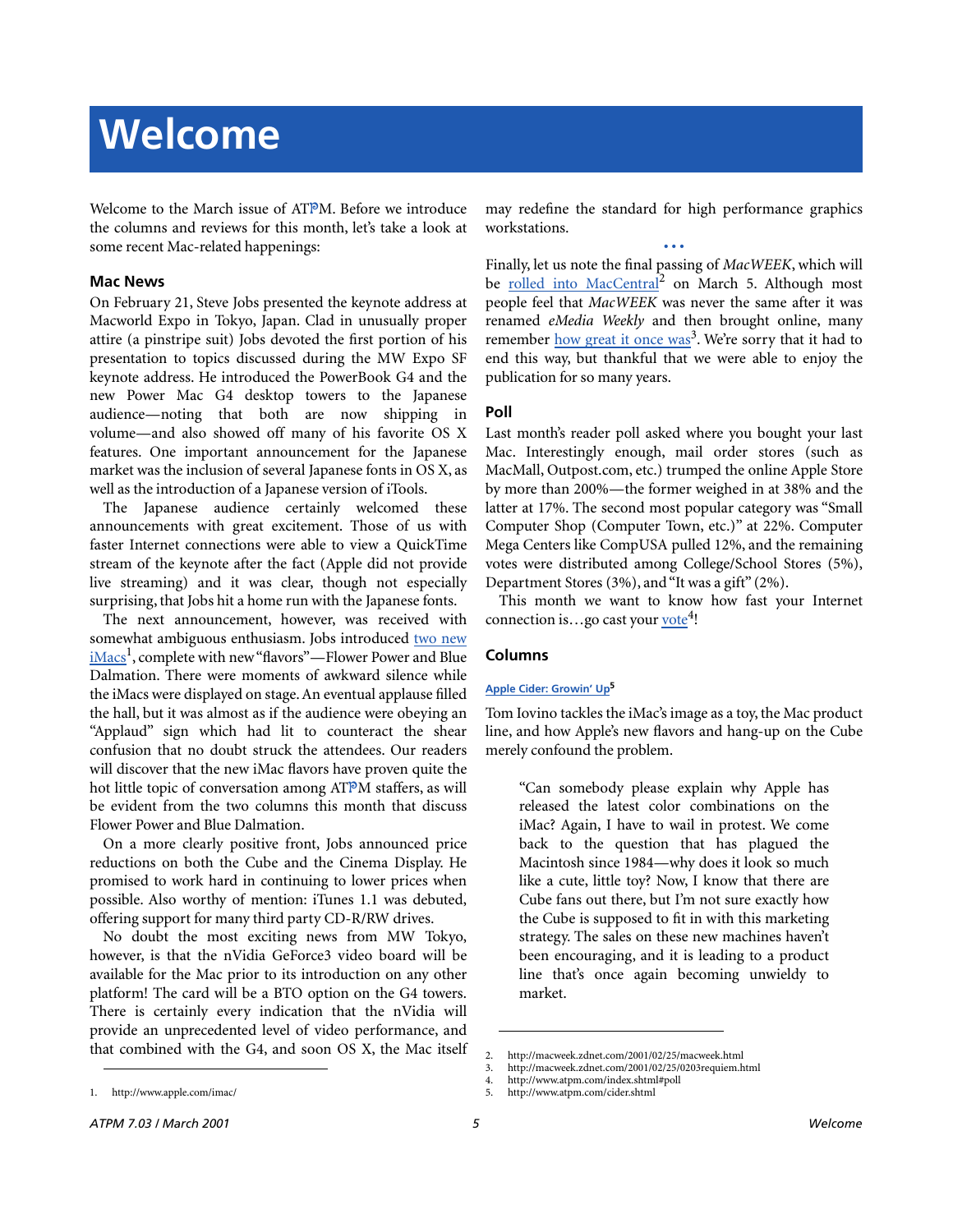#### **[Beyond the Barline: Lava Lamp…New iMac1](http://www.atpm.com/barline.shtml)**

The new iMac flavors appear to be quite a hot topic here at ATPM. David Ozab puts his pen to page regarding his distaste for them:

"The new iMacs might look like the tunes Steve Jobs keeps in his library (judging by his iTunes demo), but they certainly don't match my taste in music, not to mention my decor. Perhaps they're designed to coordinate with the trippy visualizations of iTunes, which, to me, look somewhat like an Apple-branded version of the "Jupiter and Beyond the Infinite" segment of 2001. I'm starting to sense a pattern here. Have Steve and pals been growing mushrooms on the Cupertino campus? Will the next iMac designs sync with iTunes audio? Whoa, dude!"

#### **[About This Particular Web Site2](http://www.atpm.com/atpw.shtml)**

This month, Paul Fatula shares his favorite book- and textrelated Web sites, including the Advanced Book Exchange, Applefritter, and The On-Line Books Page. Also mentioned, though not related to books, are Twenty Questions and the Journal of Mundane Behavior.

#### **Reviews**

#### **[FinRing](http://www.atpm.com/finring.shtml)3**

Paul Fatula reviews a truly unusual wireless input device:

"Different from any mouse I've seen before, the FinRing is a mouse that you wear on your right index finger. It's wireless, sending its signal to a small receiving unit that plugs into your USB port. Surprisingly, no special software is needed; your Mac reads the signals just as though they were coming from any standard mouse."

#### **[Inspiration 6.0b4](http://www.atpm.com/inspiration.shtml)**

Gregory Tetrault evaluates an outlining and diagramming tool:

"Inspiration can best be described as a visual aid for outlining, conceptualizing, and planning. You use Inspiration to create flow charts, brainstorming diagrams, concept maps, and text outlines"

#### **[Mail Beacon 1.3.1](http://www.atpm.com/mail-beacon.shtml)5**

In this review Eric Blair introduces us to a different type of email client:

"One of the advantages of e-mail is that you can, theoretically, read it anywhere that there's a computer. Unfortunately, this is also one of email's disadvantages—how are you going to get to your e-mail? For cases like these, a program like Mail Beacon fills the void."

#### **[TurboTax Deluxe6](http://www.atpm.com/turbotax.shtml)**

Gregory Tetrault checks out the successor to MacInTax:

"TurboTax helps you prepare your federal and state income tax forms. The program will walk you through all the steps needed to complete and file your tax returns. TurboTax will use information from your previous return to get you started. TurboTax can import financial data from Quicken or other financial programs. TurboTax can also file returns electronically."

#### **[VOODOO Personal 2.0](http://www.atpm.com/voodoo-personal.shtml)7**

Michael Tsai compares one version control solution to its competitors:

"If you be manage non-Mac files, such as a Web site, you should investigate both VOODOO and CVS to see which is better for you. VOODOO supports orthogonal version management and a unified interface. CVS has several clients to choose from, is cross-platform, and is more efficient for many tasks once you learn to use it. If you need version control to manage Mac files (e.g., with resource forks), VOODOO is probably the best choice. It's much easier to use than Projector and, I'm told, more reliable."

#### **Extras**

#### **[Desktop Pictures: St. Lucia8](http://www.atpm.com/desktop-pictures.shtml)**

This month ATPM Managing Editor Daniel Chvatik presents some wonderful desktop pictures from his summer trip to beautiful St. Lucia.



<sup>1.</sup> http://www.atpm.com/barline.shtml

<sup>2.</sup> http://www.atpm.com/atpw.shtml

<sup>3.</sup> http://www.atpm.com/finring.shtml

<sup>4.</sup> http://www.atpm.com/inspiration.shtml

<sup>5.</sup> http://www.atpm.com/mail-beacon.shtml 6. http://www.atpm.com/turbotax.shtml

<sup>7.</sup> http://www.atpm.com/voodoo-personal.shtml

<sup>8.</sup> http://www.atpm.com/desktop-pictures.shtml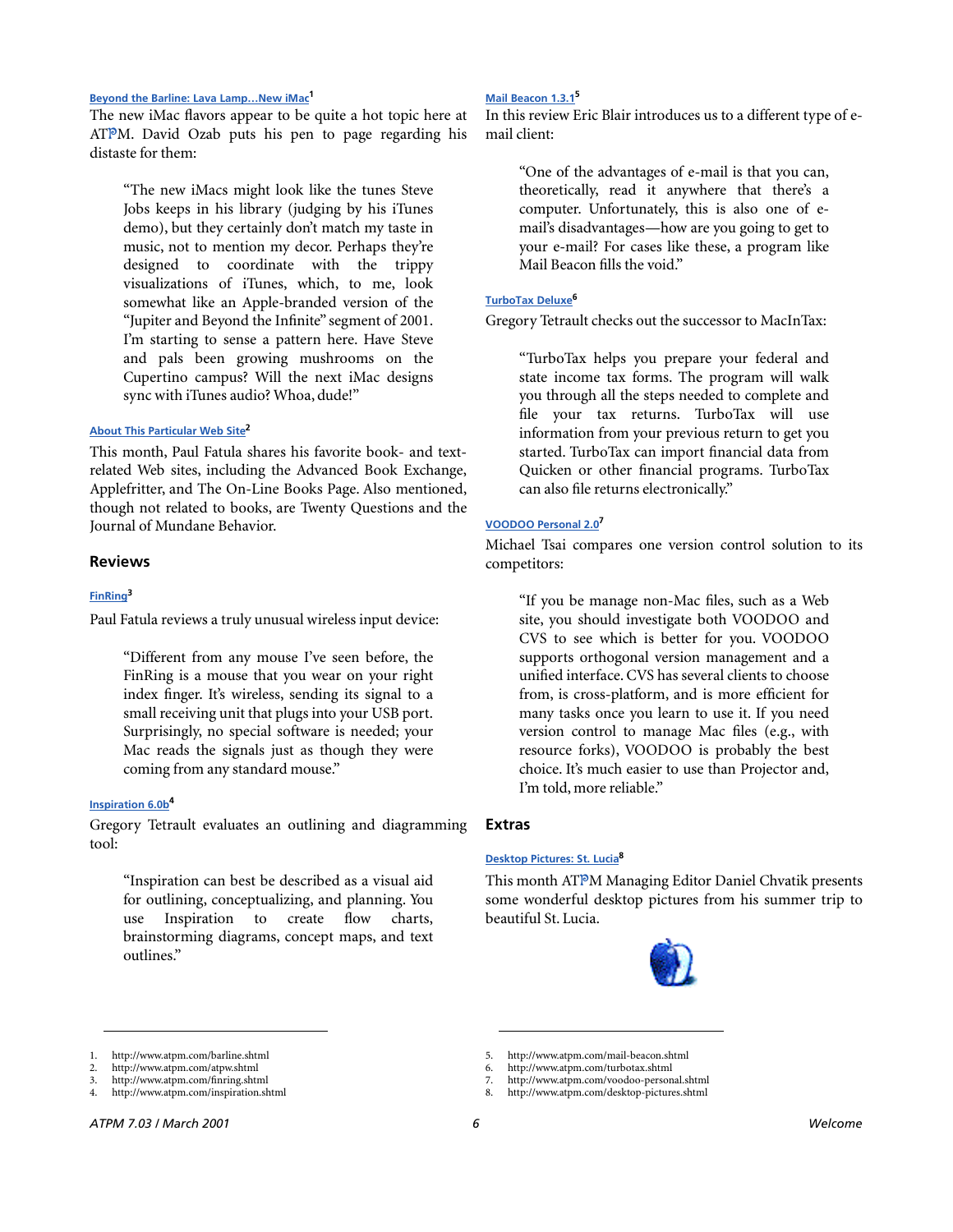# **E-Mail**

## **[ZipCD-RW Review](http://www.atpm.com/7.02/zipcd.shtml)1**

I bought an Iomega ZipCD-RW and it was miserable at writing audio CDs. 95% of the time there would be glitches on the CD, or the writing process would pause at an arbitrary point without the benefit of a specific error message. I could force quit the Toast application, but other problems that arose after the "writing incident" would force me to reboot. While Iomega customer support was first class, the problem was never solved. Too many coasters later, I took the Iomega back to the store for a refund. I would caution everyone against buying this specific product from Iomega, and to make sure the store from which you buy any other Iomega CD writer has a fabulous return policy…just in case.

*—Kurt Heldwein*

#### **iTunes Review**

Good <u>[overview of iTunes](http://www.atpm.com/7.02/itunes.shtml)</u><sup>2</sup>—since I'm also a user of SoundJam (full version), I can also add these comparison tips.

While the second tier menus and features are exactly the same, SoundJam does give you more sorting choices. For people who just rip to MP3s and aren't sorting fanatics, SoundJam wouldn't be worth paying for, but there are two differences that are important to me.

- I rip my audio files to AIFF so I have a "clean" full base or work with—while MP3s are the rage now, who knows what's next and I don't really want to re-rip my 3,000 CDs.
- In SoundJam, after you run it through CDDB/ Gracenote, in ripping AIFFs, only the track title gets transferred—the artist and album title are lost—(sent them a note—they said they'd consider putting it in the next version) *but* strangely enough, in iTunes, *all* the info is retained.

For people who rip MP3s directly, SoundJam works fine (as well as iTunes) in retaining track, artist and album name info. *—KC*

## **Saving Music CDs in AIFF Format**

I enjoyed your recent comments about [playing compressed](http://www.atpm.com/7.02/compressed-sound.shtml) AIFF files on a home stereo<sup>3</sup>. I am interested in quality myself and agree that quality should not be sacrificed to quantity.

My desire is to have my music CDs copied to a very large hard drive without compression of any sort and then use my computer as the playback system, feeding directly into my home stereo in place of a CD player. Is this possible? If yes how would it be done. It would be really cool to do it with a portable and be able to plug into my car stereo as well. Any and all comments and suggestions you have would be appreciated.

*—Paul W. Martin*

There are many ways you can do this actually. The easiest way is probably to configure iTunes to convert every inserted CD to AIFF format.

QuickTime can also do this for you. Stick your audio CD in your CD/DVD drive, open up Quicktime Player, and then open one of the Track files on the audio CD. QuickTime will let you digitally extract the data and save it as an AIFF file.

There are also many shareware applications out there that will perform the same function. For example: [Track Thief](http://www.versiontracker.com/moreinfo.fcgi?id=4581)<sup>4</sup> and [Spinfree Audiofile](http://www.versiontracker.com/moreinfo.fcgi?id=4165)<sup>5</sup>.

CD audio takes up an enormous amount of space. Extracting more than a few CDs to your hard drive will add up fast. If you really plan to use your computer to play back music I suggest you either compress with MP3 at very high quality settings or look into a codec like QDesign. Even at the highest quality settings you will save considerable amounts of space, though with the latter of these two compression technologies you will have to allocate a fair bit of time to compressing the data. Because you are using your computer rather than a consumer CD deck, to run your hi-fi, you can use any compression algorithm you choose. *—Evan Trent*

#### **Martians in the Manholes**

This column<sup>6</sup> is insightful, heartfelt, and instructive. While I do not necessarily share the author's political views, I can very readily resonate with his affective experience. His perspectives are sensitive and creative. This and past columns have been an unexpected delight as well as a resource that I can share with others. I look forward to being able to access his work in the future.

*—l. M. Hernandez*

#### **Microsoft Office 2001**

I'm using Office 2001 with my G3 PowerBook and, even though I've upped the program's memory to 64 MB, I crash.

I find that text around what I'm typing "disappears"—and only reappears after I save. I find that tables act very strangely with lines of data appearing and disappearing in alarming ways. Also, no matter how often I save a document, if the program crashes, it doesn't recognize that I've recently been using the document.

<sup>1.</sup> http://www.atpm.com/7.02/zipcd.shtml

<sup>2.</sup> http://www.atpm.com/7.02/itunes.shtml<br>3. http://www.atpm.com/7.02/compressed-

<sup>3.</sup> http://www.atpm.com/7.02/compressed-sound.shtml

<sup>4.</sup> http://www.versiontracker.com/moreinfo.fcgi?id=4581

<sup>5.</sup> http://www.versiontracker.com/moreinfo.fcgi?id=4165

<sup>6.</sup> http://www.atpm.com/7.02/aka.shtml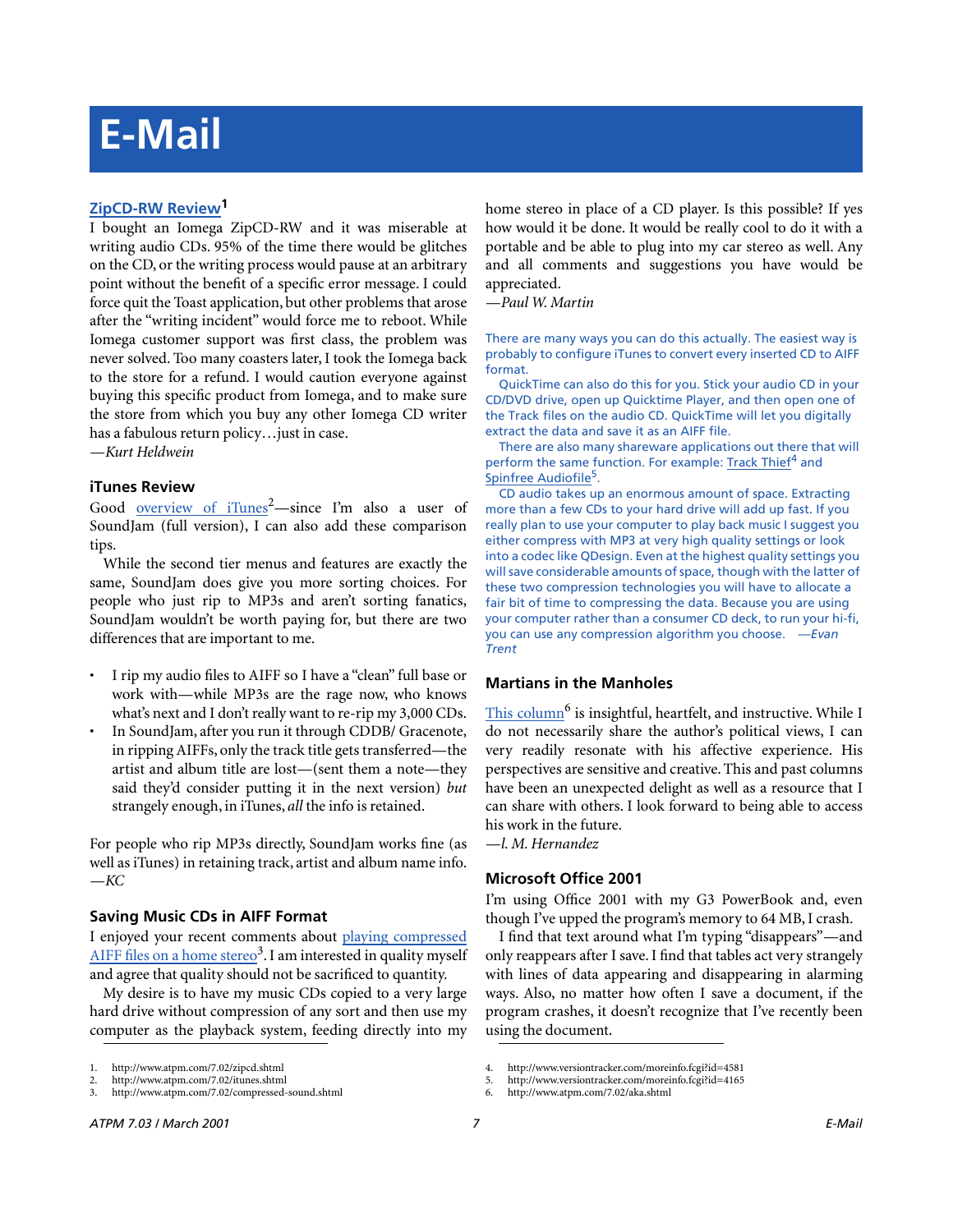Microsoft's site is useless—any ideas? *—Jeanne Greenfield*

I can think of a number of possibilities. Did you remove all previous versions of Office applications and extensions before installing 2001? If not, you may want to start over by removing all versions of Microsoft Office (including preferences and extensions), then reinstalling Office 2001. If that wasn't the cause, then the most likely causes of crashing are corrupted Office files (the applications, extensions, or preferences), extension conflicts, or problems with virtual memory. Here's what I would try (in order):

- 1. Remove all your Microsoft Office preference files. If you have any for older versions of Office, then trash them. If you have spent a lot of time tweaking Office 2001 preferences, then move them to a folder outside the System Folder. Otherwise, trash the preferences.
- 2. Remove all Microsoft Office extensions (Microsoft Clipboard Library, Component Library, OLE Automation, OLE Library, and Structured Storage).
- 3. Restart your Mac with just standard Mac OS extensions and control panels (by using Extension Manager or Conflict Catcher).
- 4. Look at the size of the "largest free block" of RAM by opening "About this Mac" in the Apple menu while in the Finder.
- 5. Navigate to Microsoft Word, select it, run the Get Info command, choose Memory from the popup menu, and set the memory to an amount less than the largest free block (but bigger than the minimum).
- 6. Launch Word and test for crashes, stability, funky

disappearing text, etc.

If all is well, then you can try again with your full extension set. If everything works OK, then you have eliminated extension conflicts as the cause. You then can try replacing the default preferences with your custom ones (if you saved them). If things get funky, then the problem is due to corrupted preference files. Trash them and start over.

If none of these suggestions work, then you may have corrupt System files. Try a clean OS installation, then relaunch Word and see if it runs OK. If not, try removing and reinstalling Office 2001 with your clean system. If you still have problems, then you may have hardware woes.

I hope this helps. *—Gregory Tetrault*

## **Getting Rid of a RAM Disk**

An icon has appeared on my Macintosh desktop unexpectedly and from where I do not know. When I open it, there is nothing in it. It is labeled RAM Disk. It *will not stay in the trash, nor* will it stay on the Mac OS 9 drive. I don't need it. How can I get it off my desktop? Can you please advise me? *—Gifford W. Miller*

In order to get rid of your RAM Disk what you need to do is open it up, drag all the files in it into the trash, and empty the trash. Then drag the RAM Disk itself into the trash. Then go to the Control Panels folder, and double-click the Memory control panel. Where it says "RAM Disk" click the "Off" radio button. Then quit the Memory control panel and reboot. You should be all set. *—Evan Trent*

*Copyright © 2001 the ATPM Staff,* [editor@atpm.com](mailto:editor@atpm.com)*. We'd love to hear your thoughts about our publication. We always welcome your comments, criticisms, suggestions, and praise. Or, if you have an opinion or announcement about the Macintosh platform in general, that's OK too. Send your e-mail to* [editor@atpm.com](mailto:editor@atpm.com)*. All mail becomes the property of ATPM.*

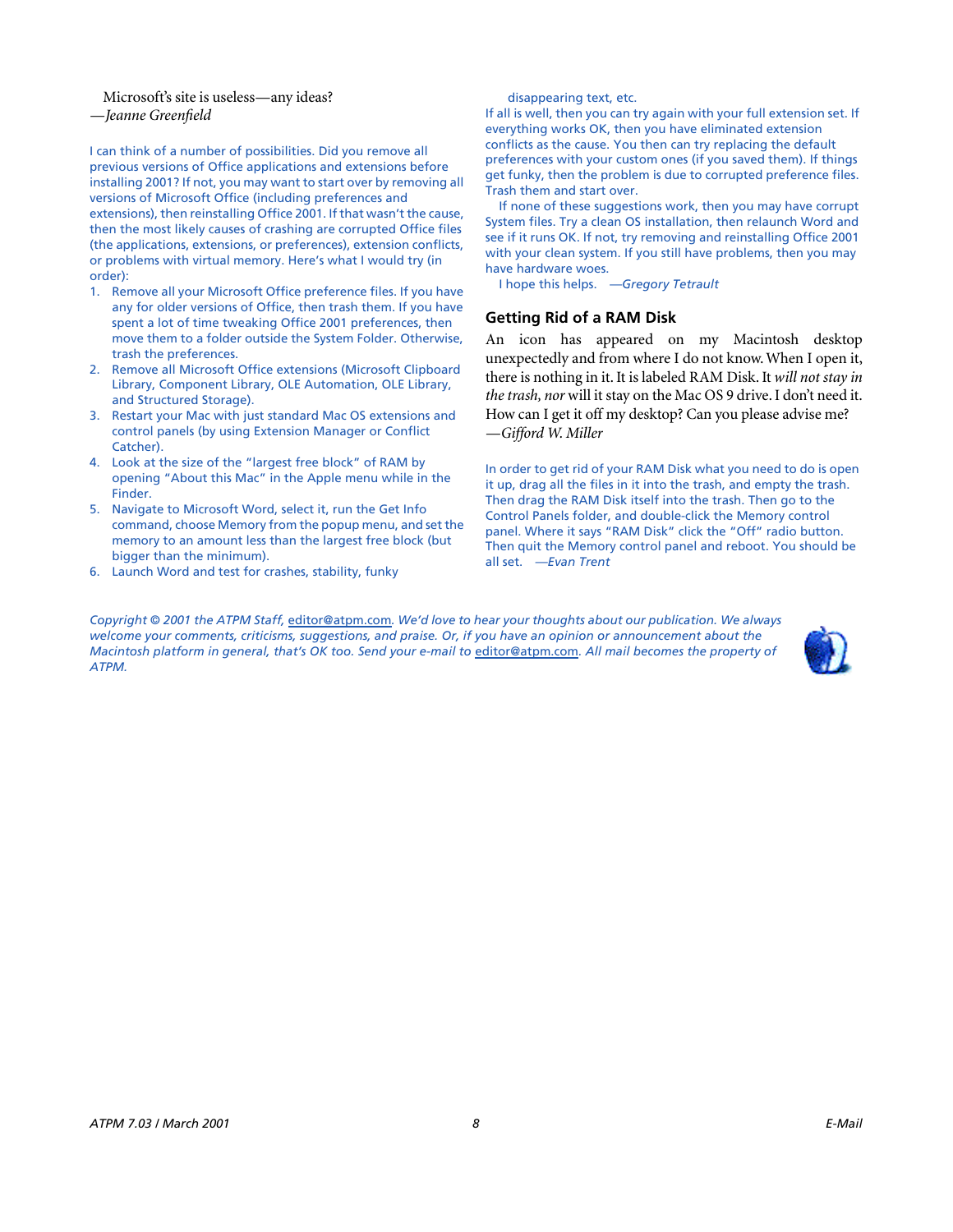**by Tom Iovino, [tiovino@atpm.com](mailto:tiovino@atpm.com)**

## **Growin' Up**

Let me come right out and tell you the year I was born—1968.

Some of you might be thinking "Holy crap! This guy is as old as the hills!" while others of you are thinking I should still be wearing diapers and spitting up on myself after I eat.

Why begin with this important—yet inconsequential—biographical fact? Well, when I was growing up, my parents would like to go out for the evening. Maybe they'd catch a movie and have dinner. Or they might even go miniature golfing together. Heck, they could have gone somewhere and watched paint dry, for all they cared. I know that raising one child is a challenge. Raising me and my two brothers must have qualified my parents for sainthood.

On these date nights my parents would enjoy, they had to arrange for the services of a baby-sitter. If they hadn't, a) they could have probably been arrested for child neglect or b) the three of us would have tried scientific experiments on each other—say, to see just how many times you could flush the toilet while holding your brother's head underwater.

Typically, my grandparents would have served duty as baby-sitters. But, on those occasions when my grandparents weren't available, there were a few teenage girls on the street who would be available to do the honors.

Being typical teenagers in the mid-1970s, these kids were interested in the latest fashions and fads so they could fit in at school. What struck me was just how incredibly goofy they looked. Big elephant bell-bottom jeans. Tie-died t-shirts. Wacky looking shoes and glasses. Yeah, they looked the part of disco queens.

Fortunately, we have all moved out of those 70s fashions. A few years back, I even had the pleasure of meeting one of the folks who used to baby-sit for us, and she had progressed very nicely from those heady disco days into the 1990s.

But, can somebody please explain why Apple has released the latest color combinations on the iMac?

OK, everyone's thinking that Tom's breaking out the old iMac horse to whip again. You're right. Ever since I questioned<sup>1</sup> Apple's judgement when they first released the iMac, to the time I was  $perplexed^2$  $perplexed^2$  by their decision to offer the iMac in several configurations, I've gotten a lot of mileage out of questions Apple's decisions on their consumer desktop model.

Again, I have to wail in protest.

We come back to the question that has plagued the Macintosh since 1984—why does it look so much like a cute, little toy?

The new iMacs which were recently unveiled in Tokyo look like killer machines. Up to 600 MHz on a G3 chip, a read/write CD drive and a sweet suite of software make this round of upgrades very enticing. And the price point on these babies is awesome too, with an outstanding base model coming in at less that \$1,000.

But, who chose these new colors?

Wasn't part of the concept of the original iMac that you could look into the translucent shell and see the works? When the engineers over at Apple found a way to remove the shielding for the monitor and you could take a gander at the technology inside, that caught even more attention.

But Blue Dalmatian? Flower Power?

Like it or not, Apple's coming to a crossroads. Since the heady days when Steve Jobs slashed the Macintosh and Apple product lines—eliminating such things as the Performa systems, Claris, and the Newton—lean and mean has been the rallying cry. Investors took note as a trimmed-down Apple focused on the four-pronged approach to meet the needs of its target market:

- The Consumer Desktop (iMacs)
- The Professional Desktop (G4 machines)
- The Consumer Laptop (iBooks)
- and The Professional Laptop (the PowerBook series)

This laser-clear focus brought Apple back from the brink—when the Mac faithful were expected to  $\text{pray}^3$  $\text{pray}^3$  $\text{pray}^3$ —to being one of the top performers while other tech stocks lost their steam on the NASDAQ.

Since then, however, the leadership at Apple has been adding to the product line in less than desired ways. Now, I know that there are Cube fans out there, but I'm not sure exactly how the Cube is supposed to fit in with this marketing strategy. The sales on these new machines haven't been encouraging, and it is leading to a product line that's once again becoming unwieldy to market. In fact, Apple recently decided to bundle games with the Cube, a reversal from the

<sup>1.</sup> http://www.atpm.com/4.06/page6.shtml<br>2. http://www.atpm.com/6.01/cider.shtml

<sup>2.</sup> http://www.atpm.com/6.01/cider.shtml 3. http://www.wired.com/wired/archive/5.06/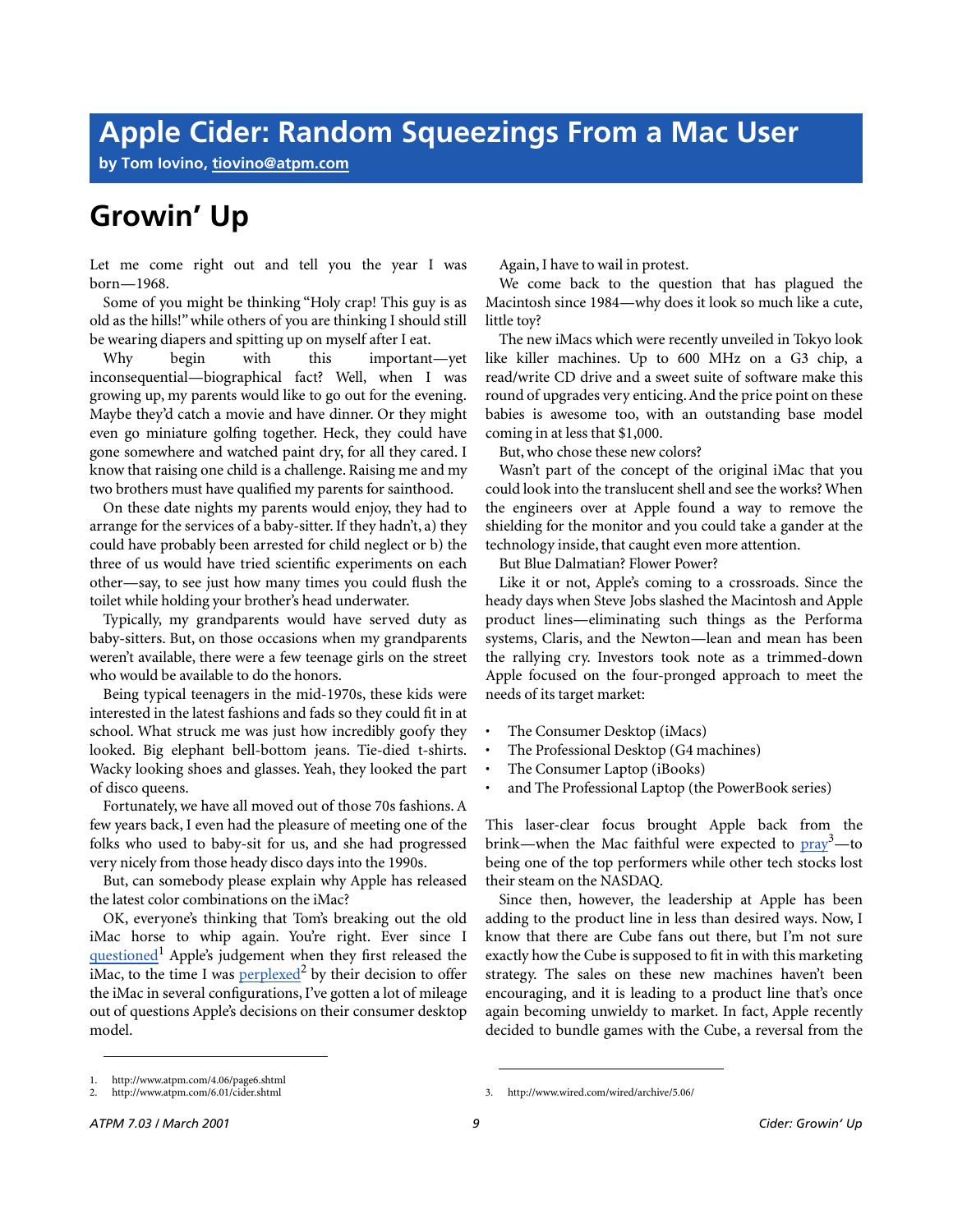original marketing strategy of selling this computer as a business machine. I hope the new tack works.

And, speaking about marketing strategy, how about those colors?

With the recent slow down in the economy, it's only natural for consumers to slow their spending and make do without or with a whole lot less. And, should someone need a new computer, why risk turning them off to an excellent option, the iMac, by putting such a bold pattern on the case?

Fortunately, Apple has decided to hold onto the Indigo and Graphite covers as options, but what's to come if sales of the Dalmatian and Flower cases don't meet expectations? This has happened before, with the Tangerine and Lime iMacs in

*Copyright © 2001 Tom Iovino,* [tiovino@atpm.com](mailto:tiovino@atpm.com)*.*

previous lines. Will Apple have the guts to limit the distribution of Indigo and Graphite iMacs to encourage shoppers to select the less-popular color schemes, as had happened with the Blueberry and Grape iMacs?

And, would you even want to be in that position in the beginning phases of a recession? Limiting sales of any product in economically difficult times could spell trouble for Apple. Remember, continued sales = profitability.

For me, well, I just hope that the folks in Cupertino take a serious look at their product line and make some careful decisions. Of course, maybe a bad marketing plan is only a fad like platform shoes they will grow out of.

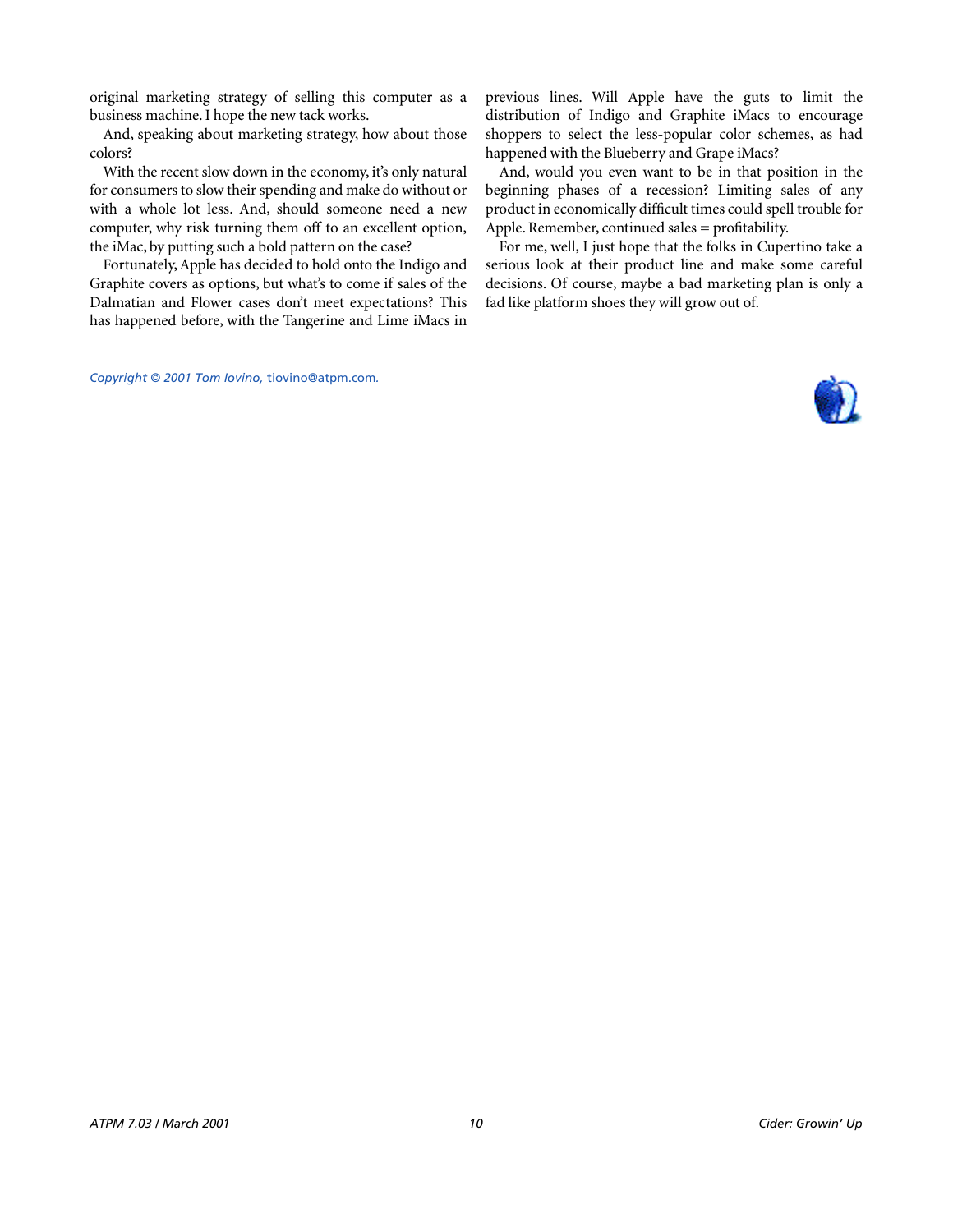**by David Ozab, [dozab@atpm.com](mailto:dozab@atpm.com)**

## **Where Can I Find a Lava Lamp to Match My New iMac?**

By now, you must have seen them, in photos at least, if not in person. My first reaction was shock—not so much from dislike (I don't like Key Lime, but it didn't shock me), as from surprise. I think I stared at the pictures for about five minutes before I recovered enough to start shaking my head and asking, "Why …WHY…*WHY?!*" After so many years trying to convince people that Macs are not toys, I now have to explain *these* designs to my PC-using friends. And you know John Dvorak is going to have a field day. Of course, if they're successful, expect to see a tie-dyed Compaq in about three months.

The real shame, though, is that the undoubtedly attentiongetting designs have overshadowed both the good points—increased power and a stock CD-RW drive—and the other bad point—only 64 MB of RAM, despite the low cost of RAM, and in light of OS X's 128 MB RAM requirement.

You might be wondering how the new iMacs figure into a column supposedly about music and the Mac. Despite my initial reaction, I had no intention of writing about them until I saw this perplexing justification from an Apple rep., cited by Steven Beale in his MacWEEK.com article, [About](http://macweek.zdnet.com/2001/02/18/0222icolors.html) Those Colors...<sup>1</sup>:

Apple spent 18 months researching and developing the new iMac enclosures, as the company determined "what looks best and what's going to appeal to this whole music scene," said product manager Greg Joswiak.

I'm a musician, so am I in some way responsible for these campy little flashbacks? God, I hope not! Apple sure seems to think that this is what we want, though, as Beale points out:

"There's a big tie-in between the new colors and what we're doing with the digital lifestyle and

1. http://macweek.zdnet.com/2001/02/18/0222icolors.html 2. http://www.apple.com/quicktime/qtv/mwtky01

digital music revolution," said Linda McNulty, Apple's director of product marketing for desktop products. She recalled Steve Jobs' Macworld Expo San Francisco keynote, when he presented the music visualization feature in Apple's iTunes software, depicting "what music would look like if you could see it," McNulty said. "That's the thinking that inspired these designs."

Well, I was wondering what they were thinking. (Actually, I was wondering what they were smoking, but that's beside the point.) While introducing the new designs during his [Tokyo](http://www.apple.com/quicktime/qtv/mwtky01) keynote<sup>2</sup>, Jobs commented that "they fit perfectly with the digital music revolution that's happening right now."

The new iMacs might look like the tunes Steve Jobs keeps in his library (judging by his iTunes demo), but they certainly don't match my taste in music, not to mention my decor. Perhaps they're designed to coordinate with the trippy visualizations of iTunes, which, to me, look somewhat like an Apple-branded version of the "Jupiter and Beyond the Infinite" segment of 2001. I'm starting to sense a pattern here. Have Steve and pals been growing mushrooms on the Cupertino campus? Will the next iMac designs sync with iTunes audio? Whoa, dude!

Many people questioned the Bondi blue case of the original iMac, but this is different. In 1998, Apple chose a bright, fun but tasteful design to make a computer that stood out in a mass of beige boxes, and as a result, brought Apple up from the depths. What Apple has given us this time is the stylistic equivalent of a lava lamp or a black light poster. If they've timed it right and hit another swing back toward late 60s/early 70s retro-kitsch, the new iMacs could sell quite well. Otherwise, Flower Power and Blue Dalmatian will be gone by summer. No need to fret though, as you can still get the two most popular, and best iMac colors ever (in my opinion), Indigo and Graphite.

*Copyright © 2001 David Ozab,* [dozab@atpm.com](mailto:dozab@atpm.com)*.* [David Ozab](http://darkwing.uoregon.edu/%7Edlo)*3 is a Ph.D. student at the University of Oregon, where he teaches electronic music courses and assists in the day-to-day operation of The Future Music Oregon Studios.*



<sup>3.</sup> http://darkwing.uoregon.edu/%7Edlo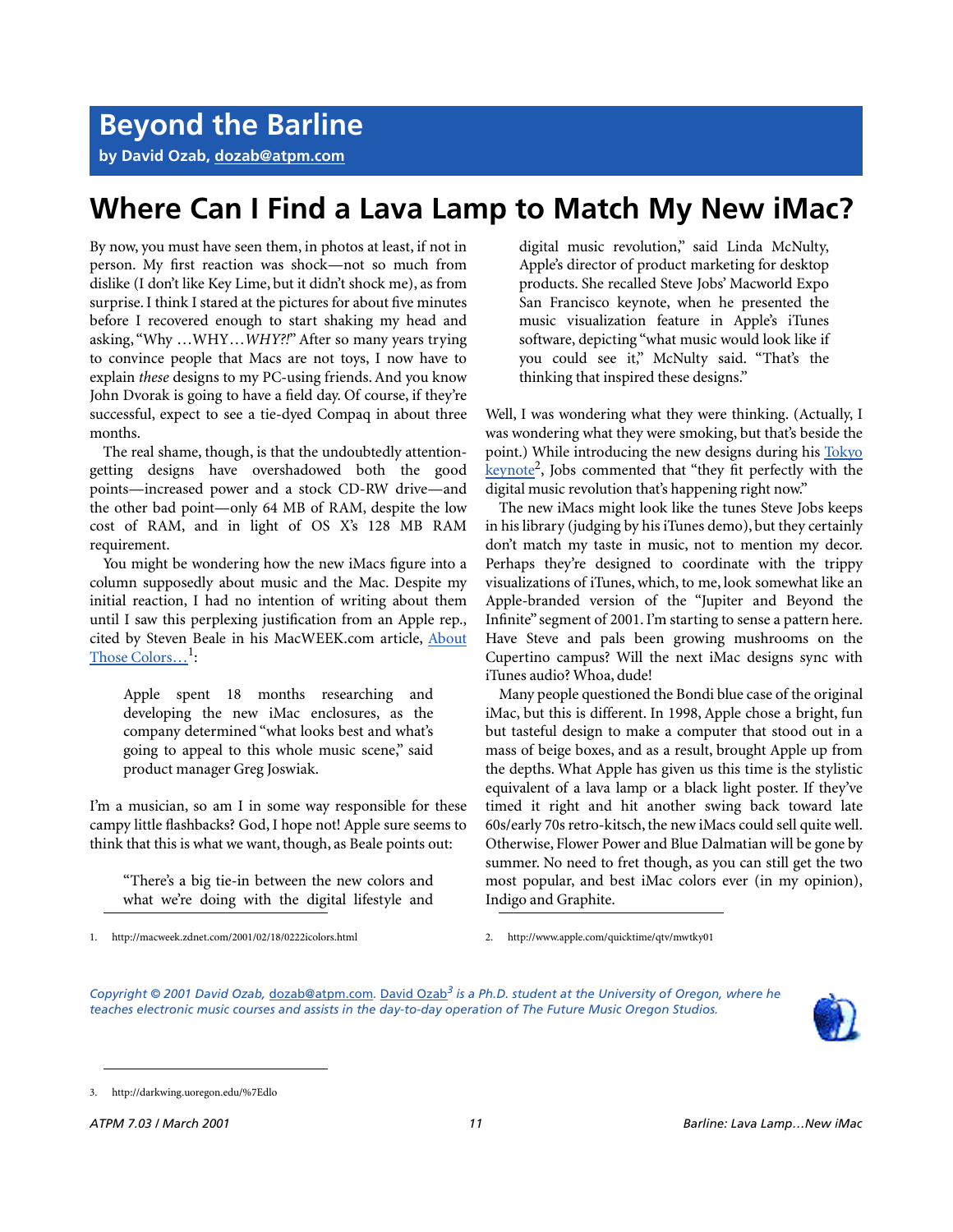## **About This Particular Web Site**

**by Paul Fatula, [pfatula@atpm.com](mailto:pfatula@atpm.com)**

## **[The On-Line Books Page1](http://digital.library.upenn.edu/books)**

Looking for something to read? From this site you can find over 13,000 different titles, and better yet they're all free. You can search by author, title, or subject, or just browse through the list until something catches your eye. Of course you won't find the latest commercial releases on here, but texts that have entered the public domain, such as classic works of literature, are abundant.

## **[Applefritter](http://www.applefritter.com)2**

This site has a great collection of Mac-related oddities that you probably haven't seen before, including clones, prototypes that never made it to market, and lots of…shall we say, after-market modifications? Can't afford a cube and want one anyway? You can make an *LC Cube<sup>3</sup>* instead! Think those old After Dark fish are too wimpy? Turn your Mac into a real [MacQuarium](http://www.applefritter.com/hacks/macquarium/index.html)<sup>4</sup> following the instructions on the site.

## **[Advanced Book Exchange5](http://www.abe.com)**

Looking for an original print edition of a book you found online? Hunting down rare, long out-of-print editions by your favorite author? There's no better place to look than the Advanced Book Exchange, a gigantic searchable site with listings from independent used/rare book sellers from around the world. While many of these booksellers also list their wares in the used books areas of places like amazon.com and bn.com, the prices on those sites tend to be quite a bit higher, for the same book from the same bookseller.

- 3. http://www.applefritter.com/hacks/lccube/index.html
- 4. http://www.applefritter.com/hacks/macquarium/index.html
- 5. http://www.abe.com

*Copyright © 2001 Paul Fatula,* [pfatula@atpm.com](mailto:pfatula@atpm.com)*.*

bibliofind.com<sup>6</sup> and <u>alibris.com</u><sup>7</sup> are also good places to look for hard-to-find titles.

## **[Twenty Questions8](http://www.20q.net)**

Yes, its the classic game of twenty questions, but this time it has a purpose greater than amusing small children during a long car ride. The questioner in the game is a computer, which by asking questions and recording responses, learns characteristics of everyday objects. If the computer fails to guess your object (its record is maybe 1 in 3 against me), it asks you what you were thinking of, and incorporates your answers to questions into its knowledge base for use in future games.

## **[Journal of Mundane Behavior](http://www.mundanebehavior.org)9**

Exasperated with the exciting and pleading for some pedantic? The Journal of Mundane Behavior prints academic papers about the unremarkable. Articles in the latest issue include "Squat Toilets and Cultural Commensurability: Two Texts, Plus Three Photographs I Forgot to Take" ("It concludes that while one favorite site of anthropological analysis—rituals, ritual meals in particular—highlight crosscultural similarities, more mundane sites—such as the bathroom—underscore cross-cultural differences.") and "The Gap in Being—Phenomenology Goes Shopping" ("By means of phenomenological description of the perceptual experience of shopping and especially of stores as shopping environments, we attempt to reveal how these experiences carry a certain significance.").

http://www.mundanebehavior.org



<sup>1.</sup> http://digital.library.upenn.edu/books

<sup>2.</sup> http://www.applefritter.com

<sup>6.</sup> http://www.bibliofind.com

<sup>7.</sup> http://www.alibris.com<br>8. http://www.200 net

http://www.20q.net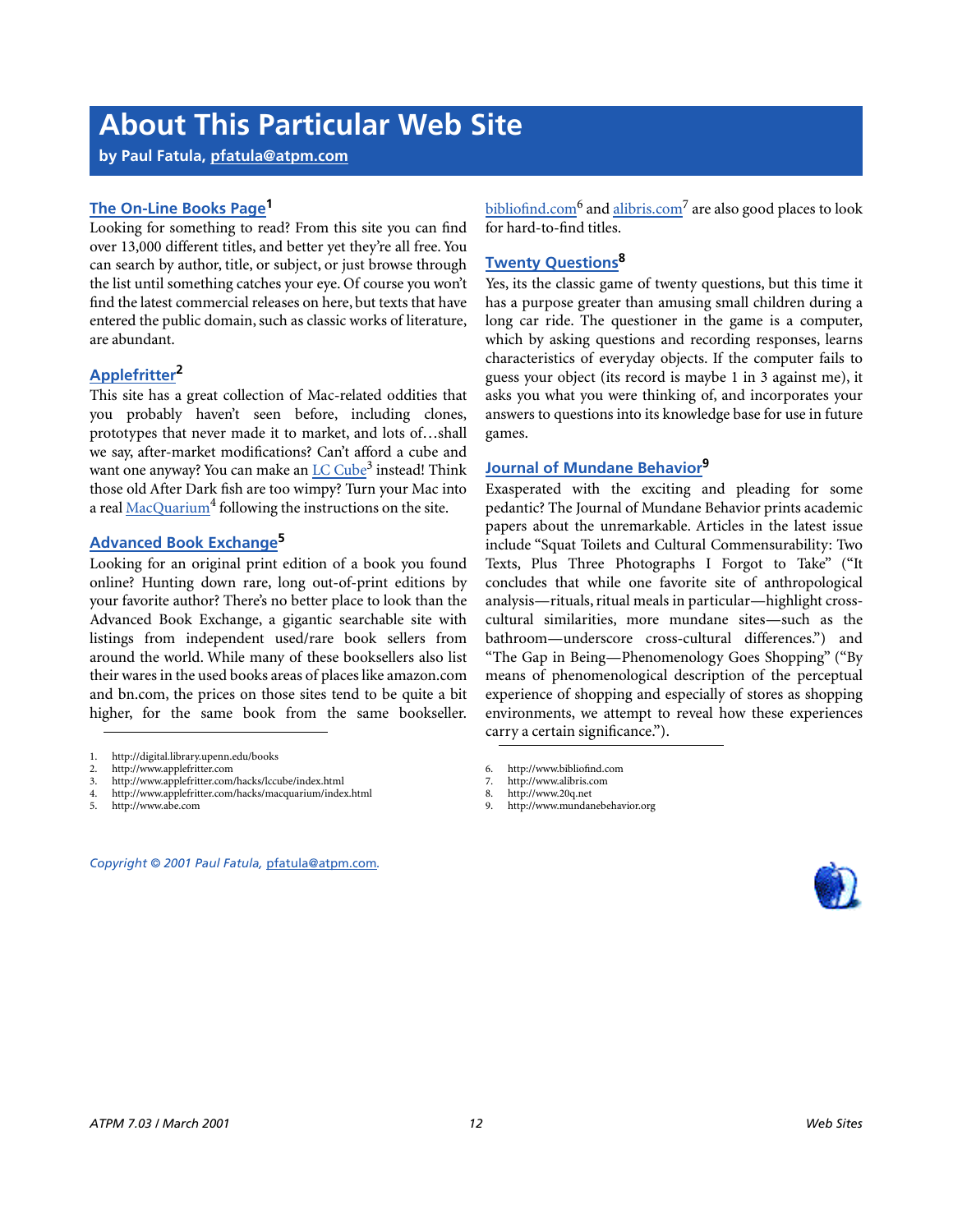## **Extras: Desktop Pictures**

## **St. Lucia**

Managing Editor Daniel Chvatik took the following <u>pictures</u><sup>1</sup> on his summer trip to the beautiful island nation of St. Lucia. Maybe they will bring some warmth into this cold time of the year (at least in the northern hemisphere). With his luck, the trip coincided with the rain season on the island. Nevertheless, he succeeded in taking some snapshots of the two "Pitons"—the island's prominent peaks—and the surrounding landscape. Images of the island's impressive flora will appear in a future issue. The pictures were taken using an Olympus C-2000Z, and processed using Cameraid and GraphicConverter.

## **Previous Months' Desktop Pictures**

If you haven't seen the rest of the series, it includes: <u>[Yellowstone National Park](http://www.atpm.com/5.03/yellowstone.shtml)<sup>2</sup>, [Drops](http://www.atpm.com/5.05/drops/)<sup>3</sup>, [Toronto](http://www.atpm.com/5.07/toronto/)<sup>4</sup>, [Niagara Falls](http://www.atpm.com/5.08/niagara/)<sup>5</sup>,</u> [Monaco](http://www.atpm.com/5.09/monaco/)<sup>6</sup>, <u>[Montréal](http://www.atpm.com/5.10/montreal/)<sup>7</sup>, [Bahamas](http://www.atpm.com/5.11/bahamas/)<sup>8</sup>, [Clouds](http://www.atpm.com/5.12/clouds/)<sup>9</sup>, [Aerial](http://www.atpm.com/6.01/aerial/)<sup>10</sup>, [Made](http://www.atpm.com/6.02/madewithmacs/)</u> [with Macs](http://www.atpm.com/6.02/madewithmacs/)<sup>11</sup>, [Landscapes](http://www.atpm.com/6.03/landscapes/)<sup>12</sup>, [Northwest](http://www.atpm.com/6.04/northwest/)<sup>13</sup>, [Animals](http://www.atpm.com/6.05/animals/)<sup>14</sup>, [Spring](http://www.atpm.com/6.06/spring-flora/) Flora<sup>15</sup>, National Parks<sup>16</sup>, Insects<sup>17</sup>, Konstanz<sup>18</sup>, [Mark](http://www.atpm.com/6.09/montgomery/) [Montgomery's Desktop Pictures](http://www.atpm.com/6.09/montgomery/)<sup>19</sup>, Konstanz Part II<sup>20</sup>, British Columbia<sup>21</sup>, [New York](http://www.atpm.com/6.10/new-york/)<sup>22</sup>, France<sup>23</sup>, [Maine](http://www.atpm.com/6.11/maine/)<sup>24</sup>, [From](http://www.atpm.com/6.12/from-atpm-readers/) [ATPM Readers](http://www.atpm.com/6.12/from-atpm-readers/)<sup>25</sup>, New York  $II^{26}$ , Washington, D.C.<sup>27</sup>, [Lighthouses](http://www.atpm.com/7.02/lighthouses/)<sup>28</sup>, [Mobius](http://www.atpm.com/7.02/mobius/)<sup>29</sup>, and <u>St. Lucia<sup>30</sup></u>.

## **Downloading all the Pictures at Once**

iCab and Interarchy (formerly Anarchie) can download an entire set of desktop pictures at once. In iCab, use the

- 1. http://www.atpm.com/7.03/st-lucia/
- 2. http://www.atpm.com/5.03/yellowstone.shtml
- 3. http://www.atpm.com/5.05/drops/
- 4. http://www.atpm.com/5.07/toronto/
- 5. http://www.atpm.com/5.08/niagara/
- http://www.atpm.com/5.09/monaco/
- 7. http://www.atpm.com/5.10/montreal/
- 8. http://www.atpm.com/5.11/bahamas/ 9. http://www.atpm.com/5.12/clouds/
- 10. http://www.atpm.com/6.01/aerial/
- 11. http://www.atpm.com/6.02/madewithmacs/
- 12. http://www.atpm.com/6.03/landscapes/
- 13. http://www.atpm.com/6.04/northwest/
- 14. http://www.atpm.com/6.05/animals/
- 15. http://www.atpm.com/6.06/spring-flora/
- 16. http://www.atpm.com/6.07/national-parks/
- 17. http://www.atpm.com/6.08/insects/
- 18. http://www.atpm.com/6.08/konstanz/
- 19. http://www.atpm.com/6.09/montgomery/
- 20. http://www.atpm.com/6.09/konstanz2 21. http://www.atpm.com/6.10/british-columbia/
- 22. http://www.atpm.com/6.10/new-york/
- 23. http://www.atpm.com/6.11/france/
- 24. http://www.atpm.com/6.11/maine/
- 25. http://www.atpm.com/6.12/from-atpm-readers/
- 26. http://www.atpm.com/7.01/new-york-ii/
- 27. http://www.atpm.com/7.01/washington-dc/
- 28. http://www.atpm.com/7.02/lighthouses/
- 29. http://www.atpm.com/7.02/mobius/
- 30. http://www.atpm.com/7.03/st-lucia/

Download command to download "Get all files in same path." In Interarchy, use HTTP Mirror feature.

## **Contributing Your Own Desktop Pictures**

If you have a picture, whether a small series or just one fabulous or funny shot, feel free to send it to [editor@atpm.com](mailto:editor@atpm.com) and we'll publish it in next month's issue. Have a regular print but no scanner? Don't worry. E-mail us, and we tell you where to send it so we can scan it for you. Note that we cannot return the original print, so send us a copy.

## **Placing Desktop Pictures**

#### **Mac OS 8.5 and Newer**

Go to the Appearance control panel. Click on the "Desktop" tab at the top of the window. Press the "Place Picture..." button in the bottom right corner, then select the desired image. By default, it will show you the images in the "Desktop Pictures" subfolder of your "Appearance" folder in the System Folder, however you can select images from anywhere on your hard disk.

After you select the desired image file and press "Choose," a preview will appear in the Appearance window. The "Position Automatically" selection is usually fine. You can play with the settings to see if you like the others better. You will see the result in the little preview screen.

Once you are satisfied with the selection, click on "Set Desktop" in the lower right corner of the window. That's it! Should you ever want to get rid of it, just go to the desktop settings again and press "Remove Picture."

#### **Mac OS 8.0 and 8.1**

Go to the "Desktop Patterns" control panel. Click on "Desktop Pictures" in the list on the left of the window, and follow steps similar to the ones above.

#### **Random Desktop Pictures**

If you drag a folder of pictures onto the miniature desktop in the Appearance or Desktop Pictures control panel, your Mac will choose one from the folder at random when it starts up.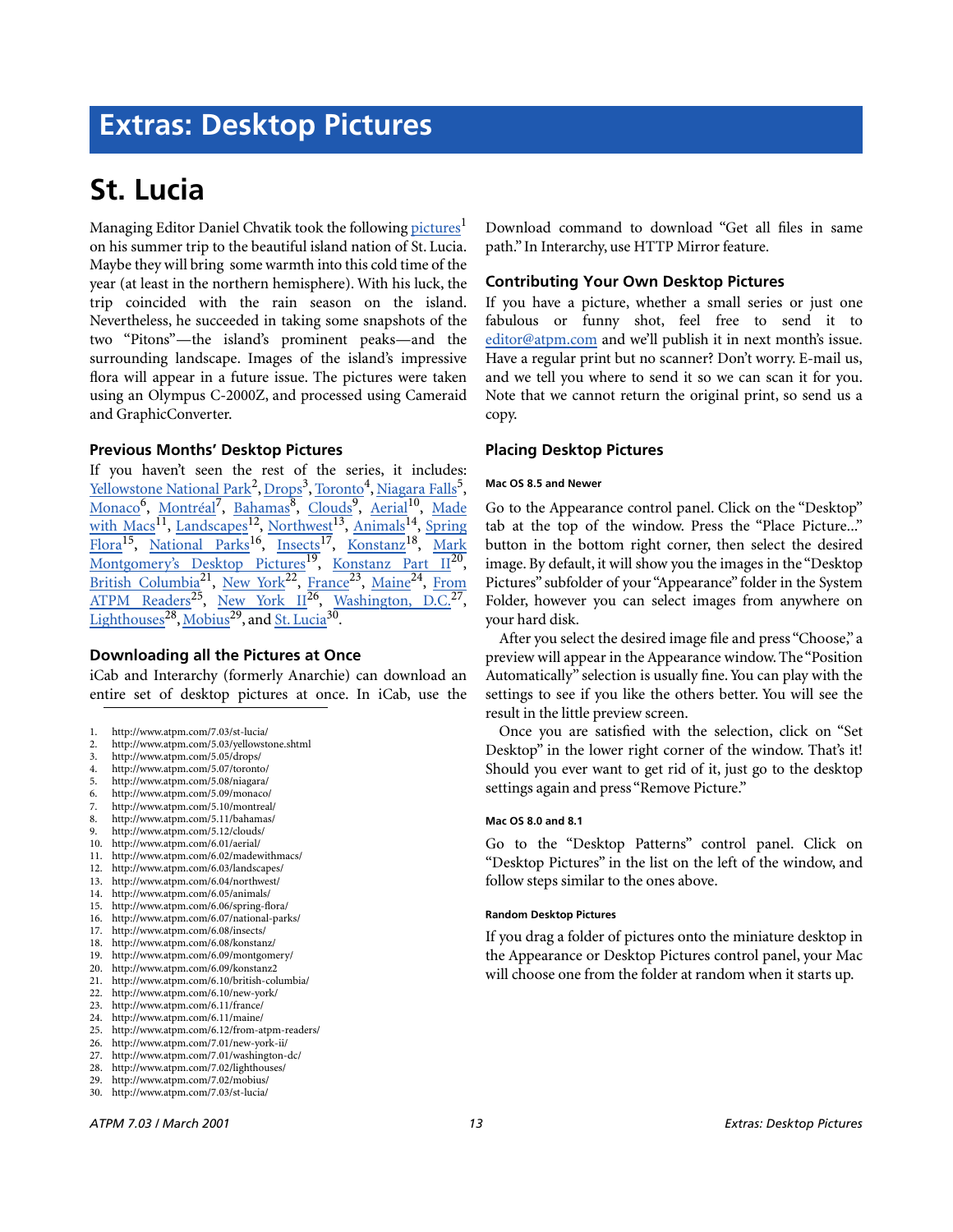#### **DeskPicture**

An alternative to Mac OS's Appearance control panel is Pierce Software's DeskPicture, [reviewed](http://www.atpm.com/5.10/roundup.shtml)<sup>1</sup> in issue 5.10 and available for <u>download</u><sup>2</sup>.



<sup>1.</sup> http://www.atpm.com/5.10/roundup.shtml

<sup>2.</sup> http://www.peircesw.com/DeskPicture.html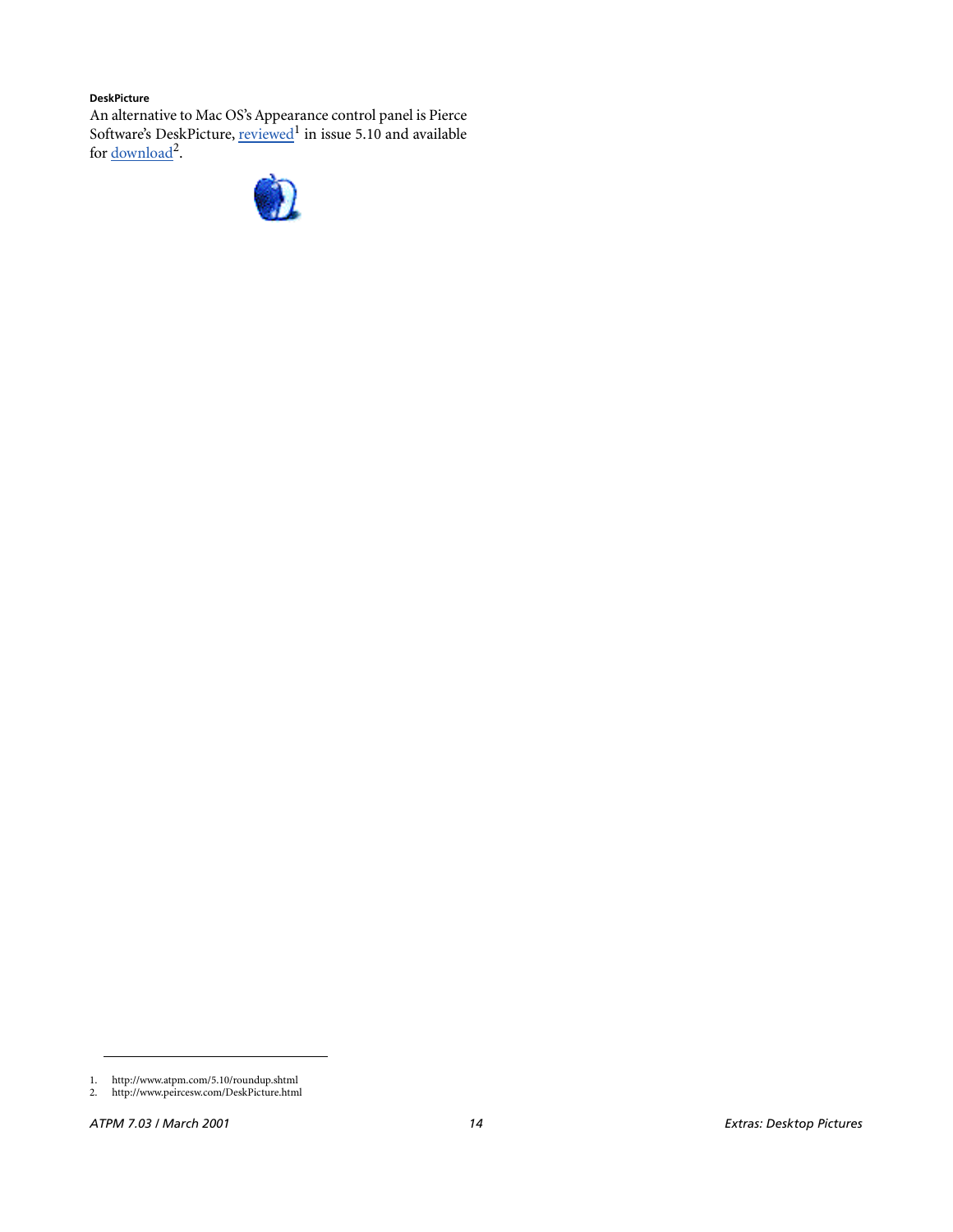## **Review: FinRing by Paul Fatula, [pfatula@atpm.com](mailto:pfatula@atpm.com)**

**Developer:** Lucky Tech [\(product page](http://bosswave.com/mouse/finring/index.shtml)<sup>1</sup>) **Price:** \$80 (including shipping) **Requirements:** Mac with USB port



Mousing devices have come a long way since they were first introduced. Multiple buttons have been added and shapes have changed. We've seen trackballs and trackpads and touchscreens and joysticks and graphics tablets and optical mice and wireless mice…there are even foot-controlled mice and head-controlled mice. Just when you think there's no more room for new ideas in mousing, along comes the Cat Eye FinRing from Lucky Tech.



Different from any mouse I've seen before, the FinRing is a mouse that you wear on your right index finger. It's wireless, sending its signal to a small receiving unit that plugs into your USB port. Surprisingly, no special software is needed; your Mac reads the signals just as though they were coming from any standard mouse.

## **The Buttons**

There are two buttons on the finger unit. The left side of the larger button is used to click the mouse. The right side of the larger button toggles the cursor-movement on or off, so the mouse won't be scampering around while you type. (The mouse click button is always active). For Windows users, there's a second, smaller button, to the right of the large one,

though on the Mac, the second mouse button just performs a regular click.



I have two complaints about the buttons of the FinRing. First, having one large button, one side of which activates the mouse and the other side of which clicks, is foolish. It is far too easy, especially considering the relative smallness of the FinRing itself, to accidentally click the wrong side of the button, or, as I often do, to click both sides of the button at once. My second complaint is that the buttons are quite stiff (and haven't loosened up noticeably over time). Ergonomically, this isn't good, because it makes your thumb do more work than it should have to do…and since the mouse is on your index finger, that finger has to push back against the thumb's pressure every time you click. After prolonged FinRinging, my thumb starts to ache, far sooner than it would with ordinary mouse use.

As I use the FinRing, I'll occasionally experience what I've come to call a "ghost click": the computer behaves as though I clicked the mouse, even though I didn't. Needless to say this can be pretty annoying, especially if the mouse pointer happens to be over a button at the time, or if I'm trying to type. It's pretty rare that this happens, but it is an issue. Unfortunately, it's far, far more of a problem when I try to use the FinRing with my Wallstreet PowerBook, using a PC Card USB adapter: the "ghost clicks" happened so frequently that I

<sup>1.</sup> http://bosswave.com/mouse/finring/index.shtml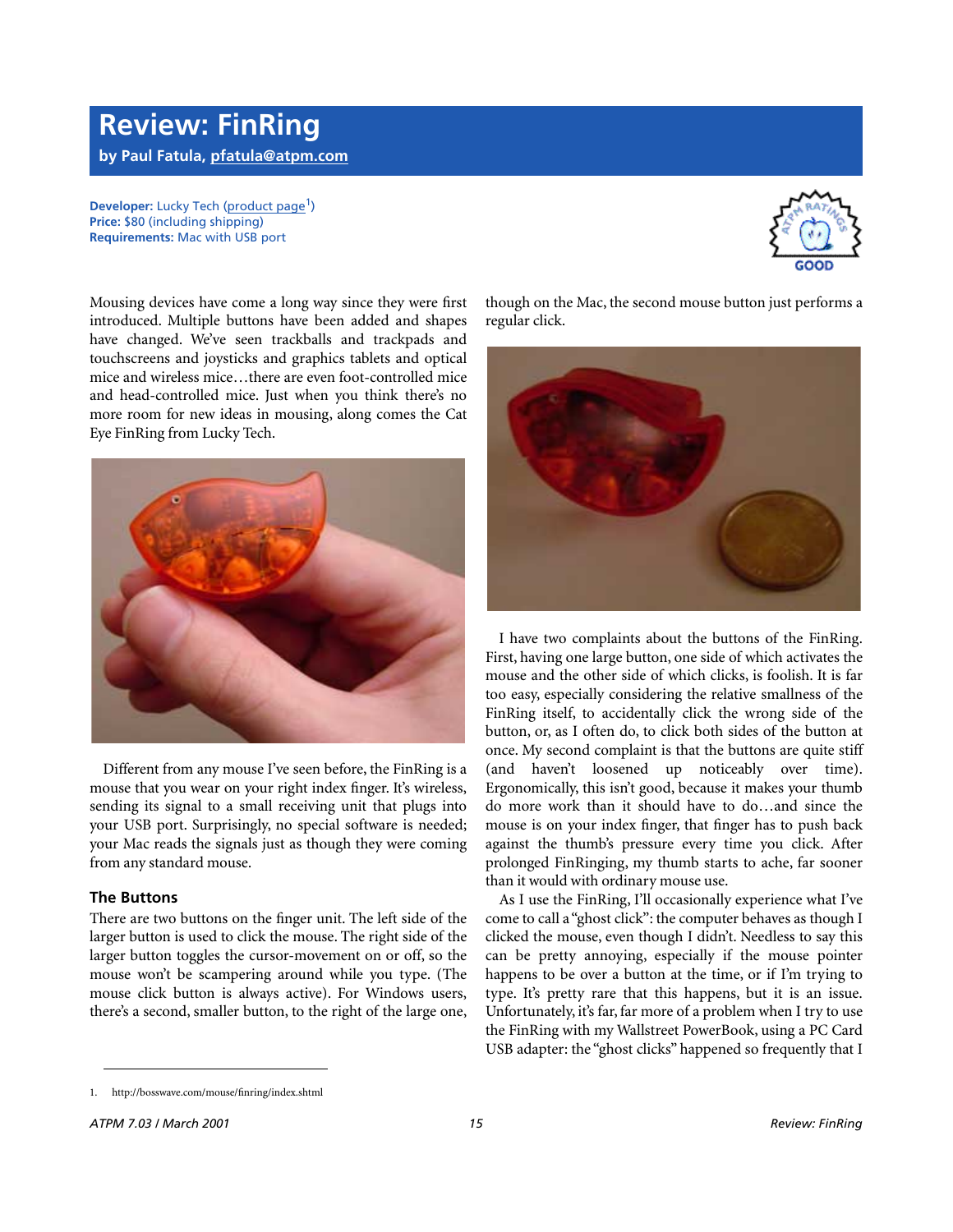had no choice but to give up on using the FinRing on that computer. I don't have any PowerBooks with built-in USB to test the FinRing on, but I'd suspect it would work fine, and that the problem I experienced is an issue with the PC Card adapter. FinRing would hardly be the only USB product that requires built-in USB to function properly.

## **Moving the Mouse**

It takes some time to get used to using the FinRing. It isn't motion-activated, but rather tilt-activated. Starting off with the surface of the FinRing parallel to the floor, press the button to activate mouse motion. Then, tilt the FinRing in the direction you want your mouse to move. You can picture this as a sort of a joystick-without-the-joystick, so to speak. I thought originally "oh, you tip it so it angles down in the direction you want the mouse to move." That works for leftright motion, but it's actually the opposite for up-down movement. Diagonals, needless to say, drove me bonkers. Once I got used to it, though, it was fine. The greater the angle of tilt, the faster the mouse moves across the screen.



The FinRing has to be pretty close to its receiver; even in the best of situations, performance deteriorated at a distance of more than two or three feet. If you want to work at a greater distance, the FinRing comes with a small antenna which lets you work from as far as 15 feet away. Unfortunately, leaving in the antenna all the time isn't an option: the FinRing is designed so that you can leave it on your finger while typing,

but if you leave the antenna in, it points across the keyboard, making typing pretty much impossible.



Even after spending a good amount of time using the FinRing, I find myself reaching for my trackball when I have a lot of mousing to do, or when I need to do anything precise. I still sometimes (about 1/3 of the time) overshoot my target when using the FinRing, and have to carefully backtrack to where I want my cursor to be. Perhaps part of my difficulty is that by its nature, the FinRing provides no tactile feedback. With a regular mouse, you feel the mouse's motion across the surface; with a trackball, you feel the ball move against your fingertips. All the FinRing gives you is the angle of your hand against the air; there's nothing to push against.

Occasionally, movement gets shaky, and the cursor either doesn't go quite where I meant it to, or stalls a moment before it gets going. I also sometimes experience axis-only motion. Instinctively (I guess), I respond by jerking my hand's angle in the direction I want the cursor to go, and then it responds. But of course jerking is very imprecise motion, so then I have to reposition the cursor again. Moving the FinRing closer to the receiving device seems to help prevent this problem.



I find it especially difficult to drag with the FinRing. It's the same operation as on a normal mouse—hold down the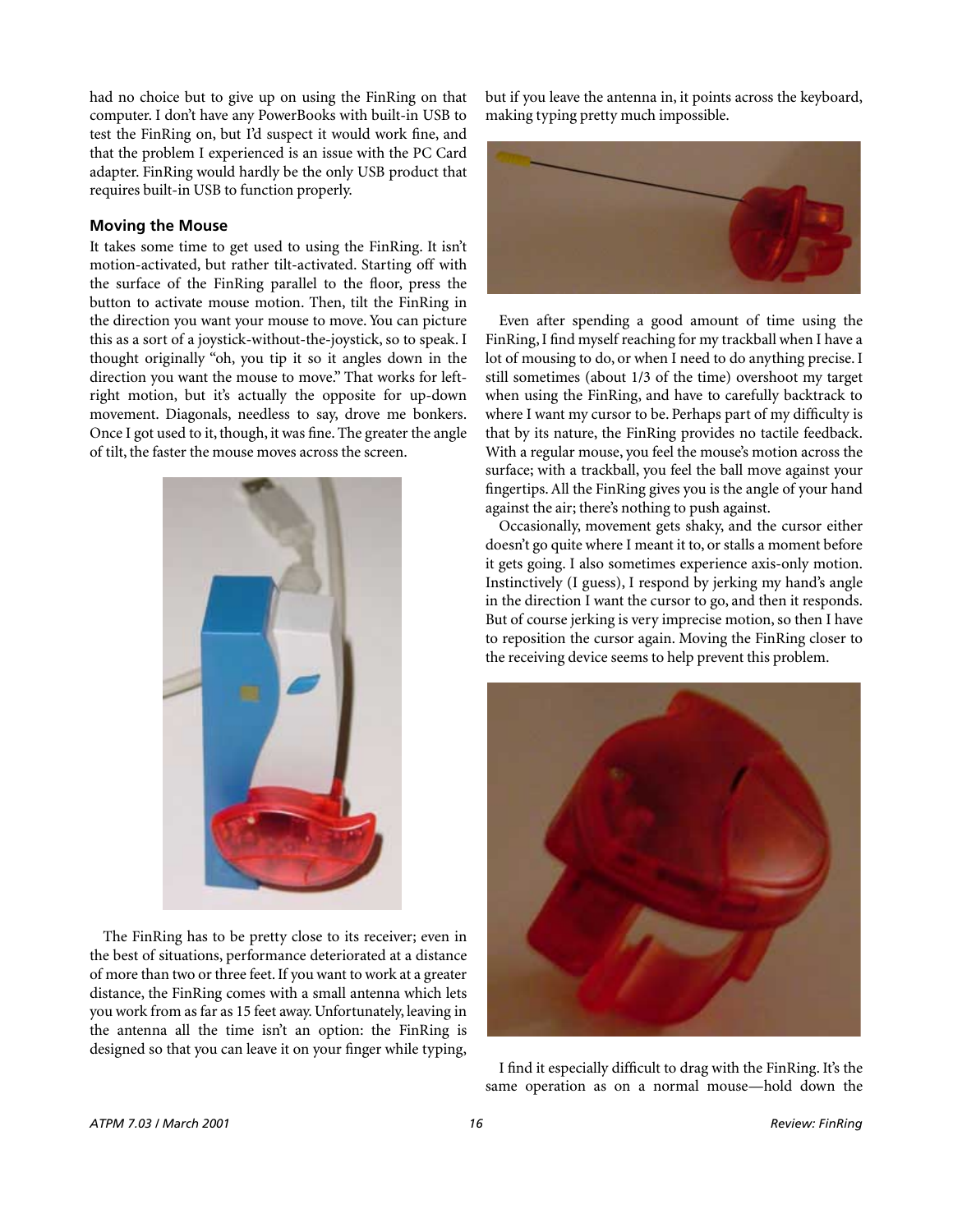mouse button and move—but with my thumb pressed against the tip of my index finger, I find it very difficult to tilt my wrist so the top of my hand points down. I end up having to bend at the elbow for vertical and at the wrist for horizontal. (When I'm not holding down a button, I can "cheat" on vertical motion by using my thumb to rotate the FinRing slightly on my finger if I can't bend my wrist as far as I'd like for fast downward mouse movement.)

## **Fun**

The best thing about the FinRing is watching other people react to it. They see it on my finger as I'm walking around and ask what it is. Better yet, I'll show someone something on my computer, opening a program, moving from window to window, selecting menu items… all without touching my mouse. At first they don't notice, but suddenly it dawns on them, "How are you doing that?" If you like hardware toys,

you'll probably like the FinRing just for its "wow" factor. (Just don't try to use it as your primary mouse; that can get frustrating after a while.)

## **Conclusion**

The FinRing is definitely unique in my experience. Its small form factor would appeal, I think, to trackpad-haters who work on PowerBooks, as long as it's a new enough PowerBook to have USB built in. And it's definitely fun to show off to your friends. While your results may vary, I found it difficult to reliably make precise mouse movements with the FinRing; perhaps I need more physical feedback from an input device than the FinRing, by its design, can provide. The "ghost clicks" and occasional movement problems, probably caused by some sort of interference with the transmission from the mouse to its receiver, can also be troublesome.

*Copyright © 2001 Paul Fatula,* [pfatula@atpm.com](mailto:pfatula@atpm.com)*. Reviewing in ATPM is open to anyone. If you're interested, write to us at*  [reviews@atpm.com](mailto:reviews@atpm.com)*.*

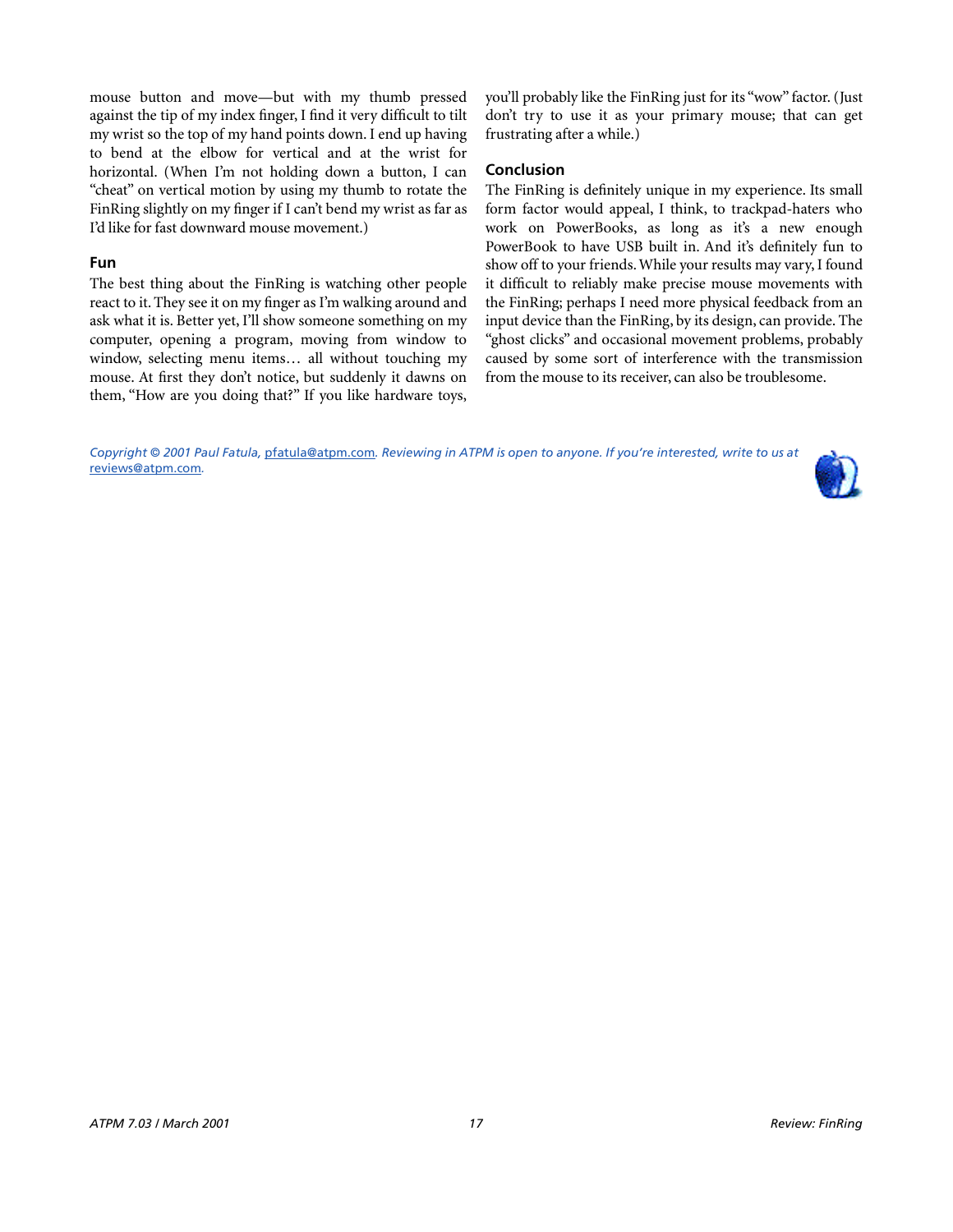## **Review: Inspiration 6.0b**

**by Gregory Tetrault, [gtetrault@atpm.com](mailto:gtetrault@atpm.com)**

**Developer: [Inspiration Software, Inc.](http://www.inspiration.com)<sup>1</sup> Price:** \$69 (list); \$40 (upgrade); volume and educational discounts available. **Requirements:** System 7.0, 640 x 480 display with 16 colors. **Recommended:** Mac OS 7.6, 30 MB hard disk space, Web browser, printer. **Trial:** Fully-featured (30 days)



Inspiration can best be described as a visual aid for outlining, conceptualizing, and planning. You use Inspiration to create flow charts, brainstorming diagrams, concept maps, and text outlines.



To install you must turn off anti-virus software, insert the CD-ROM, and double-click the Inspiration 6 Install icon. Upon quitting the installer launches Inspiration, ready to use.

## **Using Inspiration**

Inspiration has two main views: Diagram and Outline. You can switch between these views by clicking the icon in the upper left, by choosing the first item in the View menu, or by pressing Command-T. (Commonly used functions use all three access mechanisms. Less frequently used functions can be accessed using keyboard shortcuts or menu choices, and rarely used functions have only menu choices.) You can start with a blank document, or you can use a template. Inspiration 6 comes pre-installed with 27 templates, and you can edit existing templates or create your own.

If you begin in diagram view, your first task is to choose a "look." Inspiration comes with 75 symbol libraries, ranging from standard boxes and ovals, to numbered boxes, to pictures of plants, animals, flags, etc. You can also choose your link type: standard (straight lines), auto-90 (only vertical and horizontal lines), and curved (with three or four

Bézier-type handles). A diagram can contain any number of symbol and link styles. You can use the marquee selector to highlight any diagram elements. The Symbol menu has options to align, space, arrange, and group diagram symbols. The Link menu lets you select arrowhead size and style, link style, link direction, etc. The Edit menu lets you select all elements, just symbols, just links, just draw objects, just subtopics, and just one level of topics. You can then clean up your drawing by aligning symbols, straightening links, making all symbols the same size, etc.



Outline view converts your diagram into a Harvard-style outline. You can work entirely within the outline view, or you can switch between outline and diagram views. As you add topics and subtopics, Inspiration automatically adds the corresponding diagram objects using the graphic and link styles you selected (or the default diagram style if you didn't choose a different one). You can rearrange topics and subtopics by clicking and dragging; you can also promote or demote topics by selecting them and clicking on the Left or Right buttons (or by pressing shift-left arrow or shift-right arrow).

A new feature of Inspiration is the ability to add URL links within the outline view. Links can point to a Web site or to a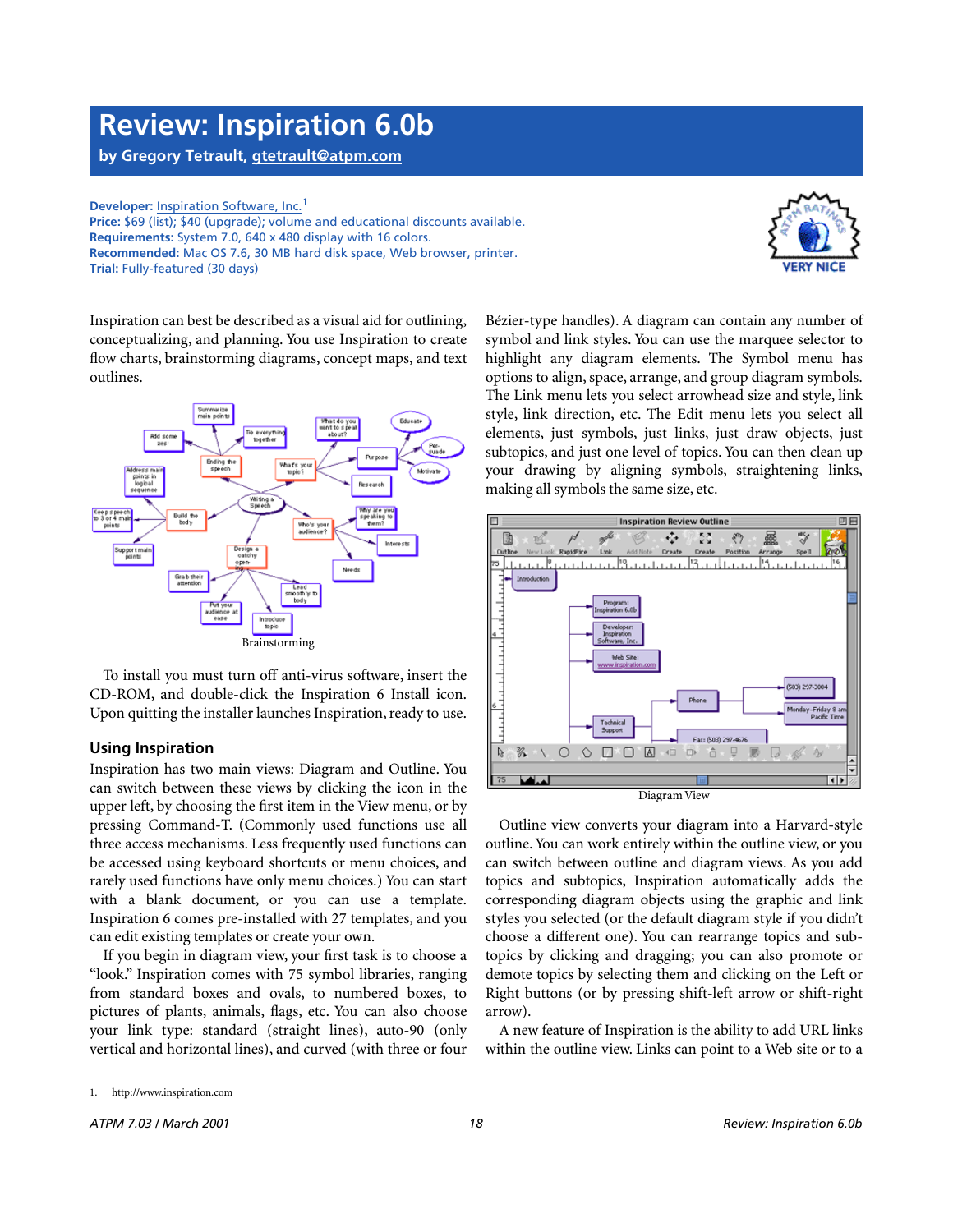file on your computer or local network, and clicking the link opens the file in your Web browser. The easiest way to insert a link is to view the file or Web site in your Web browser, then copy the URL into the URL Hyperlink dialog box.



Examples of diagrams and charts created with Inspiration can be viewed on Inspiration Software's Web site. Examples

include a [story Web](http://www.inspiration.com/diagrams/ed/sarah.html)<sup>1</sup>, a [concept map](http://www.inspiration.com/diagrams/ed/conceptmap2.html)<sup>2</sup>, and [government](http://www.inspiration.com/diagrams/ed/branches.html)<sup>3</sup> and [mathematical](http://www.inspiration.com/diagrams/ed/polynomial.html)<sup>4</sup> flow charts.

| <b>Inspiration Help</b>                                                                                                       | 回目 |  |  |  |
|-------------------------------------------------------------------------------------------------------------------------------|----|--|--|--|
| <b>日 米心日</b><br><b>图 % 企 G</b><br>$B$ $*$ $\alpha$ P                                                                          |    |  |  |  |
| Keyword:                                                                                                                      |    |  |  |  |
| <b>Welcome to Help</b>                                                                                                        |    |  |  |  |
| Use the Help system to learn more about Inspiration® 6.                                                                       |    |  |  |  |
| Find answers to your questions.                                                                                               |    |  |  |  |
| Learn how to create diagrams using symbols, text and links.                                                                   |    |  |  |  |
| Learn how to create symbols using the Draw tools and add your new symbols to<br>the symbol library.                           |    |  |  |  |
| Learn how to create and organize outlines.                                                                                    |    |  |  |  |
| Learn how to add internet access to your diagrams and outlines                                                                |    |  |  |  |
| Learn how to enhance your diagrams and outlines using text, symbol, line, link<br>and color options.                          |    |  |  |  |
| Learn how to customize Inspiration using templates and options for setting<br>margins, headers and footers, and default font. |    |  |  |  |
| Copyright notice                                                                                                              |    |  |  |  |
|                                                                                                                               |    |  |  |  |
|                                                                                                                               |    |  |  |  |
| Online Help                                                                                                                   |    |  |  |  |
|                                                                                                                               |    |  |  |  |
|                                                                                                                               |    |  |  |  |

- 1. http://www.inspiration.com/diagrams/ed/sarah.html
- 2. http://www.inspiration.com/diagrams/ed/conceptmap2.html
- 3. http://www.inspiration.com/diagrams/ed/branches.html 4. http://www.inspiration.com/diagrams/ed/polynomial.html

## **Documentation**

Inspiration ships with a 123-page "Getting Started" manual. The manual gives installation instructions, a brief overview of Inspiration, and a tutorial. The appendices show all the pre-built templates and describe the benefits of each.

The "Getting Started" manual, the 231-page "Inspiration User's Manual" and a 26-page "Symbol Libraries" document are all included as Adobe Acrobat PDF documents. The user manual describes in detail all of Inspiration's menus and commands. Online help uses the QuickHelp application.

## **Strengths**

- Flexible diagramming from formal flow charts to freeform concept maps.
- Able to work in either diagram or outline mode.
- Wide variety of prebuilt templates and ability to create custom templates.
- Rapid-fire mode that lets you add diagram elements and topics on the fly.
- Hyperlinks to Web sites and local Web browser documents.
- Can paste pictures and graphics into diagrams.

## **Weaknesses**

- Editing and cleaning-up diagrams can be timeconsuming.
- Only one outline style.
- Cannot drag and drop files to create hyperlinks.
- Can only link to documents viewable in Web browsers.
- No drawing tools.

## **The Bottom Line**

Inspiration remains the best product for creating visual aids to thinking or planning. New users can readily create simple diagrams and outlines, and experienced users can create elaborate outlines, flow charts, and concept maps. I highly recommend Inspiration to educators. I used it as a teacher at a medical school to prepare lectures and problem-solving sessions, and I also use Inspiration to diagram complex topics for myself. Students can benefit from using Inspiration to help study and to help prepare outlines and written assignments. Inspiration is a great tool for anyone who conducts brainstorming sessions, especially if the diagramin-progress can be displayed on a whiteboard connected to a computer.

*Copyright © 2001 Gregory Tetrault,* [gtetrault@atpm.com](mailto:gtetrault@atpm.com)*. Reviewing in ATPM is open to anyone. If you're interested, write to us at* [reviews@atpm.com](mailto:reviews@atpm.com)*.*

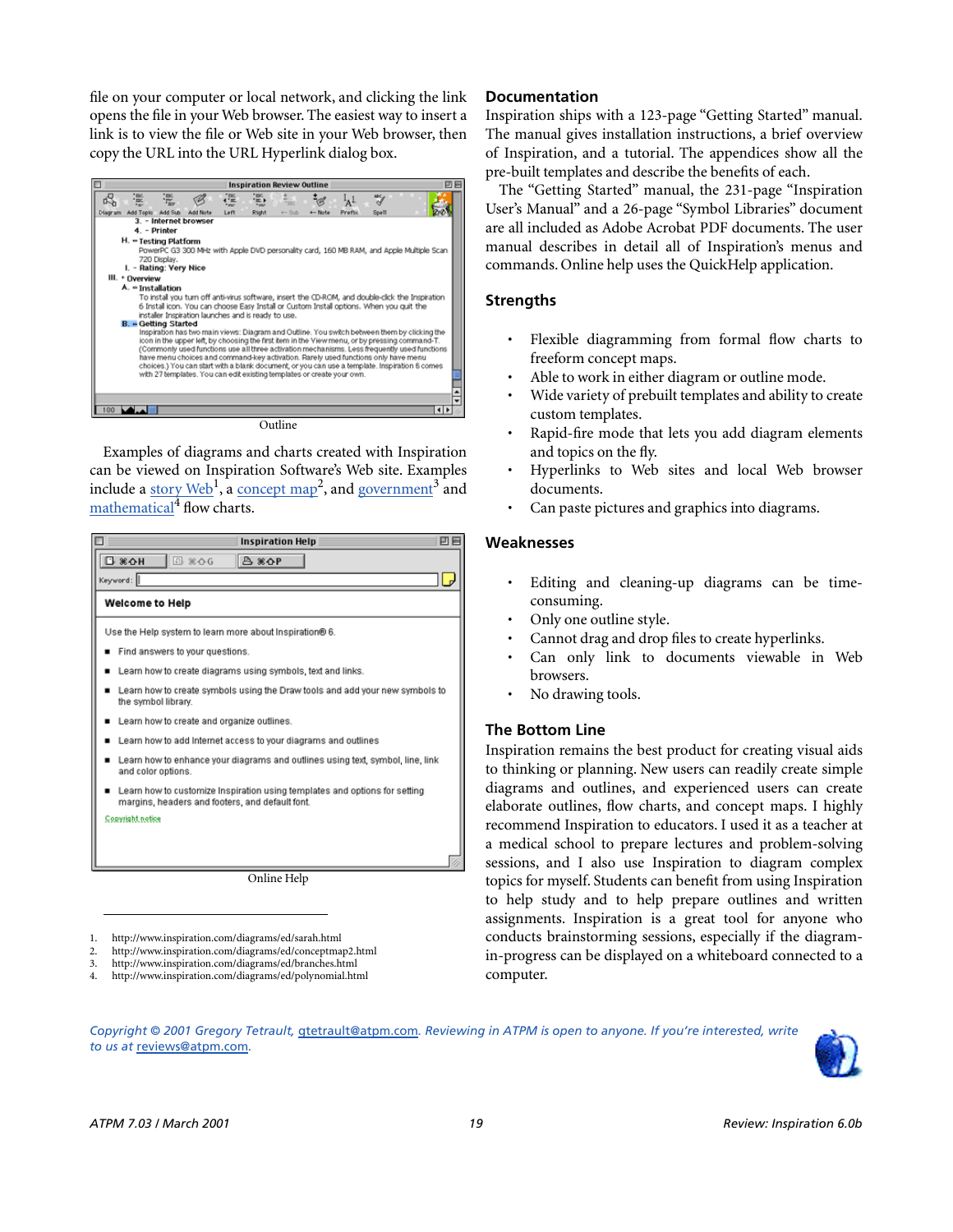## **Review: Mail Beacon 1.3.1**

**by Eric Blair, [eblair@atpm.com](mailto:eblair@atpm.com)**

#### **Developer: [Bains Software](http://bains.hypermart.net)<sup>1</sup> Price:** \$10 (list) **Requirements:** Mac OS 7.6, Appearance Manager. **Trial:** Full-featured (no limit)

I'll admit it. I love e-mail. Without it, I don't know how I would have kept in touch with my friends once we all went off to college. There are work places that would screech to a halt if their e-mail were cut off. If it were not for e-mail, I seriously doubt that this very publication would be possible.

One of the advantages of e-mail is that you can, theoretically, read it anywhere that there's a computer. Unfortunately, this is also one of e-mail's disadvantages—how are you going to get to your e-mail? You could download a full-fledged e-mail client like Outlook Express or Eudora, but that's overkill for most things. There are always Web-based services like [Yahoo! Mail](http://mail.yahoo.com)<sup>2</sup> and [PandaMail](http://www.pandamail.net)<sup>3</sup>, but these have their own limitations.

When I'm not at my computer, I like to be able to check my e-mail. I also want it available on my computer so that I can keep it filed away for future reference. I know about the methods I mentioned because I tried them myself and never felt completely satisfied. For cases like these, a program like Mail Beacon fills the void.

## **Stranger at a Strange Computer**

The company I work for uses Lotus Notes for e-mail. Beyond basic e-mail and scheduling, I don't know much about Notes. That being the case, I can't use Notes to check my e-mail on any other accounts. Mail Beacon gives me a small application (it only takes 2.4 MB of hard drive space and 3850 KB of RAM) that can check other accounts, show me any messages on the e-mail server, and even allows me to send e-mail to others.

Mail Beacon is very simple to use but has some surprisingly advanced features for such a small and inexpensive program.

When you launch Mail Beacon, you are presented with a window showing any e-mail accounts you have entered. To the left of the each e-mail account is a check box indicating whether or not you want to include the account when checking e-mail. The far right of the window contains the number of e-mails currently on the server. The top of the



window contains a connect button displaying Mail Beacon's status.

| Mail Beacon ≣                  |            |  |
|--------------------------------|------------|--|
| ¦€<br>Next Check At 9:50 PM    |            |  |
| $\mathbb{F}$ $\mathbb{Z}$ atpm | 0 Messages |  |
| $\sqrt{3}$ Ev's Machine        | 0 Messages |  |
|                                |            |  |
|                                |            |  |
|                                |            |  |
|                                |            |  |

Mail Beacon's Main Window

Adding an e-mail account to Mail Beacon is just as easy—after selecting Add… from the Tools menu, you just enter the necessary information in 1–4 screens. The first screen is the server information for checking the account, the second it for sending e-mail, the third provides some options when checking accounts, and the fourth is for viewing e-mail. If all you care about is checking various accounts, you can enter information into just the first screen. Also, if you have properly configured the Internet control panel, you can tell Mail Beacon to get its information there.

As you can see in the Add Account window, there is a popup menu for the server type and a check box for toggling APOP. If you haven't guessed, the former means that Mail Beacon supports IMAP servers in addition to the nearubiquitous POP3 servers. The latter activates the APOP login procedure, which you should use if your server supports it. I know of several fully-featured e-mail clients that lack one or both of these capabilities. More than likely, this is the first of Mail Beacon's advanced features you will come across.

In the remaining Add Account screens, you can set up an outgoing mail server, choose to send yourself copies of all

<sup>2.</sup> http://mail.yahoo.com

<sup>3.</sup> http://www.pandamail.net

<sup>1.</sup> http://bains.hypermart.net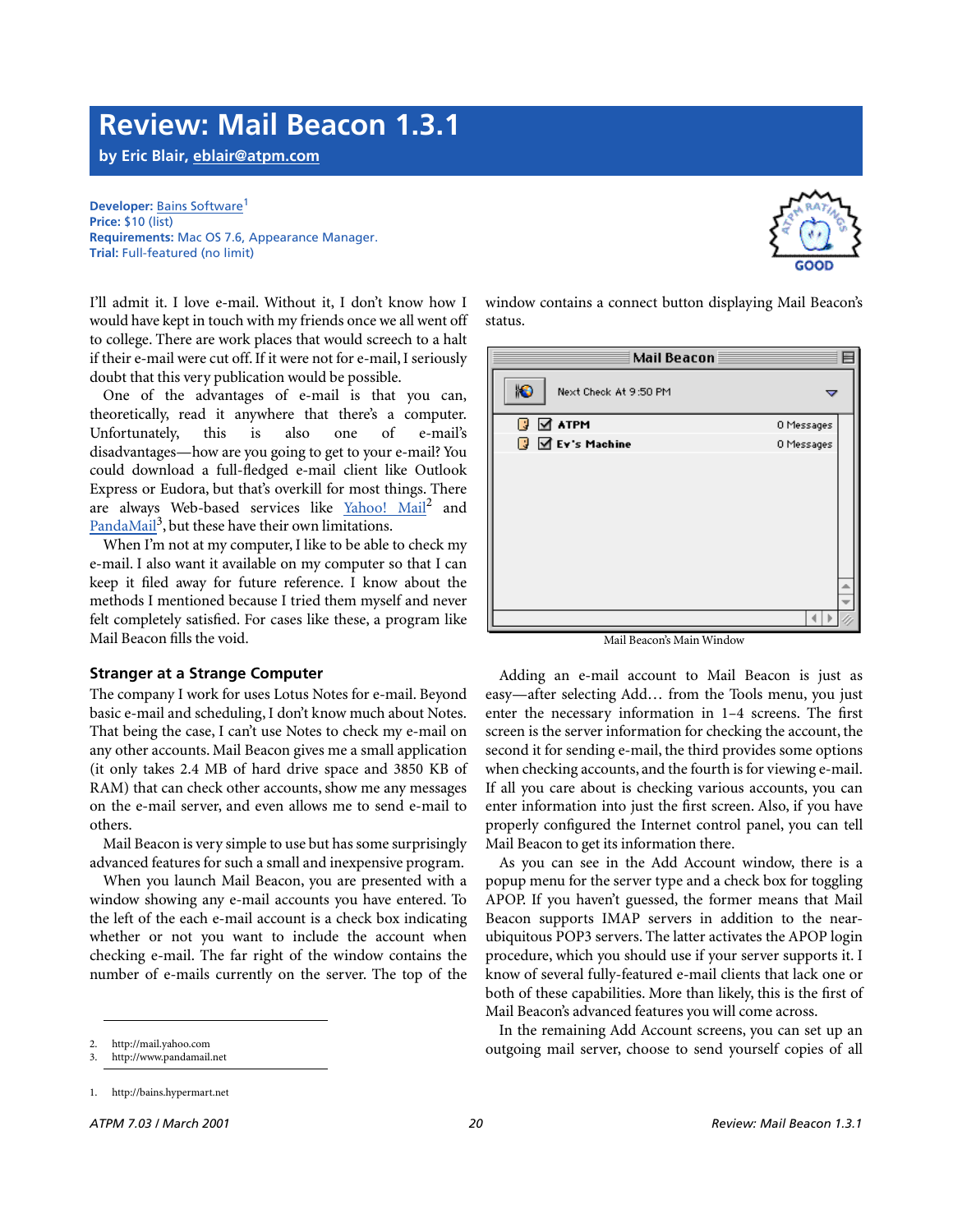outgoing messages, override Mail Beacon's default notification settings, and determine how you want to view the incoming mail.

| Add Account                         |  |  |  |  |
|-------------------------------------|--|--|--|--|
| $\div$<br>Options:<br>General       |  |  |  |  |
| Name:                               |  |  |  |  |
| POP3<br>÷<br>Type:                  |  |  |  |  |
| Server:                             |  |  |  |  |
| Port:<br>110<br>■Use Default        |  |  |  |  |
| User:                               |  |  |  |  |
| Pass:                               |  |  |  |  |
| $\overline{\mathsf{J}}$ Use APOP    |  |  |  |  |
|                                     |  |  |  |  |
| Use IC $\parallel$<br>Cancel<br>Add |  |  |  |  |

Creating a new e-mail account.

## **Mail Call**

Now, it is comforting to know that people care enough to send me e-mail (even if 75% of it is spam), but I don't really get that warm and fuzzy feeling inside until I get a chance to read my e-mail. Mail Beacon gives you two ways to see what you've gotten: list view and browse view.

List view is similar to your standard e-mail application—you see all your e-mails displayed with their subject and size, and you can select which one you want to read. When you select an e-mail, the sender is displayed in the top portion of the window.

|   | List - "Ev's Machine"                                                                                                                                                                                                                                                                                                                                                              | ш  |
|---|------------------------------------------------------------------------------------------------------------------------------------------------------------------------------------------------------------------------------------------------------------------------------------------------------------------------------------------------------------------------------------|----|
|   | Ĥ<br>5                                                                                                                                                                                                                                                                                                                                                                             |    |
|   | · Hey!                                                                                                                                                                                                                                                                                                                                                                             | 1K |
|   | Reward for Information                                                                                                                                                                                                                                                                                                                                                             | 1K |
| ≏ |                                                                                                                                                                                                                                                                                                                                                                                    | 1K |
|   |                                                                                                                                                                                                                                                                                                                                                                                    |    |
|   |                                                                                                                                                                                                                                                                                                                                                                                    |    |
|   |                                                                                                                                                                                                                                                                                                                                                                                    |    |
|   |                                                                                                                                                                                                                                                                                                                                                                                    |    |
|   |                                                                                                                                                                                                                                                                                                                                                                                    |    |
|   | $M_{\odot}$ : $\overline{M}$ $\overline{M}$ $\overline{M}$ $\overline{M}$ $\overline{M}$ $\overline{M}$ $\overline{M}$ $\overline{M}$ $\overline{M}$ $\overline{M}$ $\overline{M}$ $\overline{M}$ $\overline{M}$ $\overline{M}$ $\overline{M}$ $\overline{M}$ $\overline{M}$ $\overline{M}$ $\overline{M}$ $\overline{M}$ $\overline{M}$ $\overline{M}$ $\overline{M}$ $\overline$ |    |

Mail Beacon's List View

Browse view lets you see the information about each message one at a time. The sender, date sent, subject, and message size are all displayed in the main portion of the window.

Both views have three buttons in the top left of the window. The left-most button disconnects you from the server and deletes any messages you have marked for deletion. The middle button displays the selected e-mail. The rightmost button lets you mark messages for deletion. If a message is unmarked, the button shows a picture of a trash can (to show that clicking will mark the message for deletion). If a selection is marked, the button becomes an arrow similar to the undo symbol on many applications' toolbars.

In list view, the mark button is a simple button that toggles between marked and unmarked. In browse view, this button displays a drop-down menu letting you flag a single message, flag all messages, or start flagging consecutive messages. This might cause some confusion, as the menu uses a check mark to show the current behavior. When I first used the application, I interpreted the check mark next to "Flag Message" as meaning the message was flagged for deletion. I ended up deleting two e-mails I wanted to save because of this. Furthermore, the behavior is not always consistent. When I started a selection, selected the next message, ended the selection, and then cleared the selection, I ended up with no check mark. From my point of view, the check mark is superfluous and adds confusion to an otherwise easy-to-use application.

|                                 | <b>Browse - "Ev's Machine"</b>         |           |
|---------------------------------|----------------------------------------|-----------|
| اتوتا<br>而<br>Δ                 | <b>Flag Message</b><br><b>Flag All</b> |           |
| From:                           | <b>Start Selection</b>                 | 3/3<br>1K |
| "Enic Blain" Keblain@atpm.com>  |                                        |           |
| Date:                           |                                        |           |
| Tue, 20 Feb 2001 22:19:24 -0500 |                                        |           |
| Subject:                        |                                        |           |
|                                 |                                        |           |
|                                 |                                        |           |
|                                 |                                        |           |
|                                 |                                        |           |
|                                 | Ш                                      |           |
|                                 |                                        |           |

Mail Beacon's browse view with the Flag Message menu.

When you choose to read an e-mail, you get a no-frills window that displays some of the header information and the contents of the e-mail. Depending on your setting in the preferences, URLs (though not e-mail addresses) may be clickable and reply text with a  $\geq$  at the beginning of the line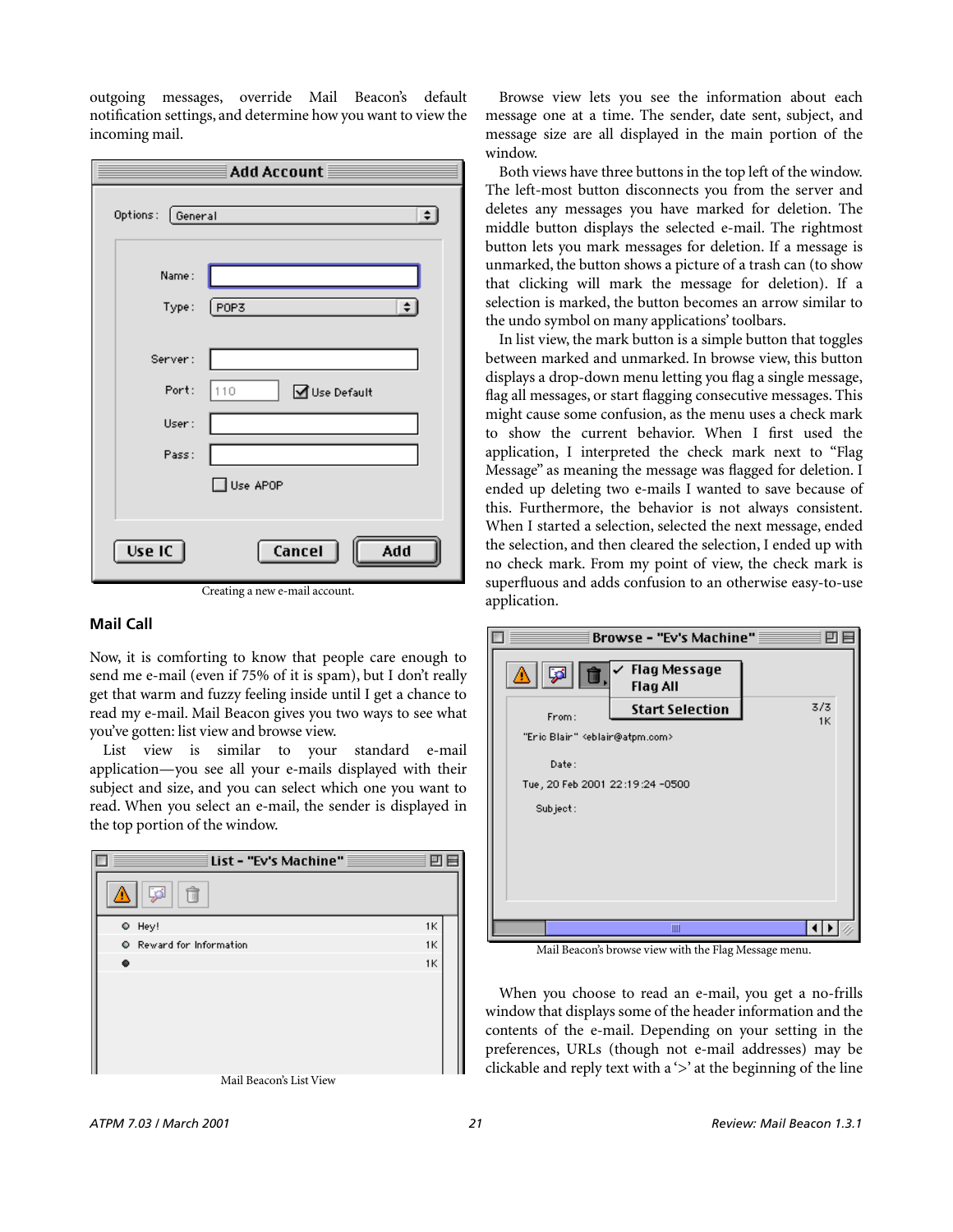may be displayed in gray. Also, there are "Find…" and "Find Again" commands for searching through e-mails.

The interface for sending e-mails is a little more robust than this. You get a window containing fields for From, To, Subject, CC, and BCC. In the From field, you can select from any of the mail accounts you have entered, or you can type another e-mail address. Two notes about this—first, even if you have not entered sending information for an account, it can still be selected from the account popup menu. Second, by typing a different e-mail in the From field, you can, in effect, set a different reply-to address for the message. Also, you could hide your correct e-mail address from a cursory view of the e-mail.

One nice thing about sending mail with Mail Beacon as opposed to the Web-based services mentioned earlier: Mail Beacon does not add any advertising to the bottom of your email.

## **Advanced Features**

As I said earlier, Mail Beacon has some advanced features you might not expect in such a small package. I already mentioned IMAP and APOP support. In addition, it supports basic filtering, reminders, password protection, and redirecting, all of which are briefly described below.

*Basic Filtering:* Mail Beacon can check whether an e-mail or a portion of an e-mail contains certain text. If Mail Beacon finds a match while filtering, the message is flagged for deletion. Mail Beacon includes 5 filters out of the box: 3 XXX filters, an HTML mail filter, and a not-plain-text filter.

*Reminders:* you can set up a list of reminders that can be displayed in a floating window.

*Password Protection:* Mail Beacon can prompt for a password when it is first launched.

*Redirecting:* similar to forwarding, but the text is sent unaltered and the message maintains the e-mail address of the original sender.

Mail Beacon also includes five sounds to alert you to incoming mail. If the sounds aren't to your liking, you can download 32 additional sounds from the Mail Beacon Web site or use any standard Macintosh sound file.

## **Nothing's Perfect**

Mail Beacon is not without its rough edges. Most noticeably, it does not yet let you print. This might surprise you, since there is a Printing Font entry in the preferences.

One thing that catches me time and time again is that double-clicking on the name of an e-mail account brings up the Edit Account dialog box. Most of the time, I am trying to bring up the message list.

The Read Me document notes two possible incompatibilities with certain servers, but I have not run across anything troublesome. Also, there is a "Failed Assertion" bug that pops up often when quitting the application. This is not a serious problem, and the developer has said that this will be fixed in version 1.4.

## **Conclusion**

If you need a small application for checking your e-mail, either when you are away from your computer or when you do not want to keep your large e-mail client open all the time, then Mail Beacon could be what you're looking for. There are several things I feel could be done differently (or at all, in the case of printing), though most of the time I am very happy with it.

*Copyright © 2001 Eric Blair,* [eblair@atpm.com](mailto:eblair@atpm.com)*. Reviewing in ATPM is open to anyone. If you're interested, write to us at*  [reviews@atpm.com](mailto:reviews@atpm.com)*.*

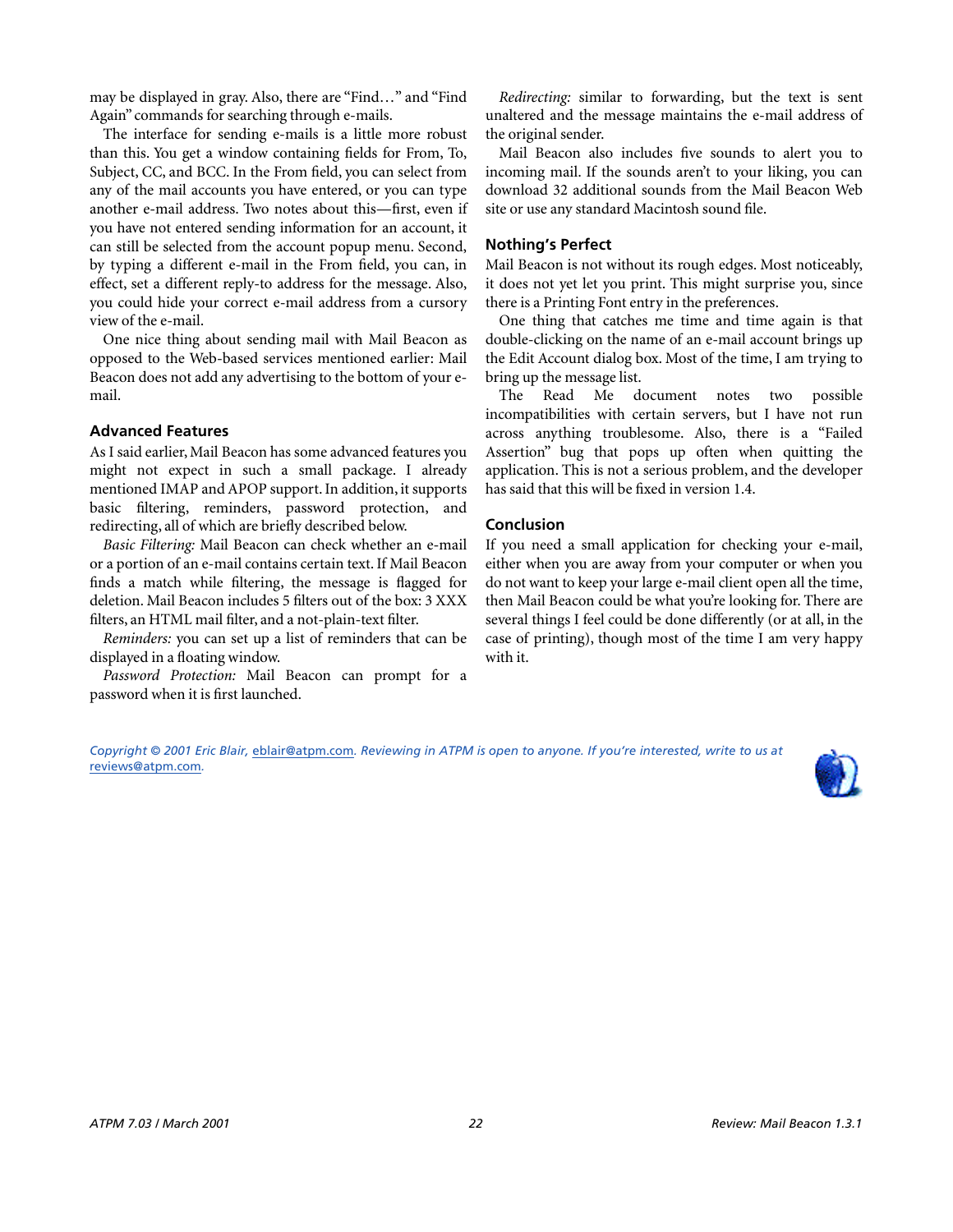## **Review: TurboTax Deluxe**

**by Gregory Tetrault, [gtetrault@atpm.com](mailto:gtetrault@atpm.com)**

#### **Developer: [Intuit](http://www.intuit.com)<sup>1</sup>**

**Price:** \$39.95 **Requirements:** Mac OS 7.6, 45 MB hard disk space (more if state forms are downloaded). **Recommended:** Monitor with millions of colors, printer, Internet access. **Trial:** None



### **Overview**

TurboTax (formerly MacInTax) helps you prepare your federal and state income tax forms. The program will walk you through all the steps needed to complete and file your tax returns. TurboTax will use information from your previous return to get you started. TurboTax can import financial data from Quicken or other financial programs. TurboTax can also file returns electronically.

#### **Installation**

Intuit recommends disabling virus detection before installation. TurboTax uses a standard Installer VISE installation from the CD. The only installation option is the location for the TurboTax folder.

## **Using TurboTax**

The first time you launch it, TurboTax opens the "EasyStep" window and creates a blank federal income tax document.



Initial Window of TurboTax

In EasyStep mode, TurboTax walks you through all the steps of completing and filing your return.

## Name, Birth Date, and Social Security Number



An EasyStep Data Entry Form

EasyStep includes optional brief video explanations and tutorials. You navigate among screens by clicking on blue text buttons in the EasyStep window. You can jump to another section by clicking on the numbered gray rectangular buttons at the top of the window or by pulling down the EasyStep menu.



EasyStep Menu Options

<sup>1.</sup> http://www.intuit.com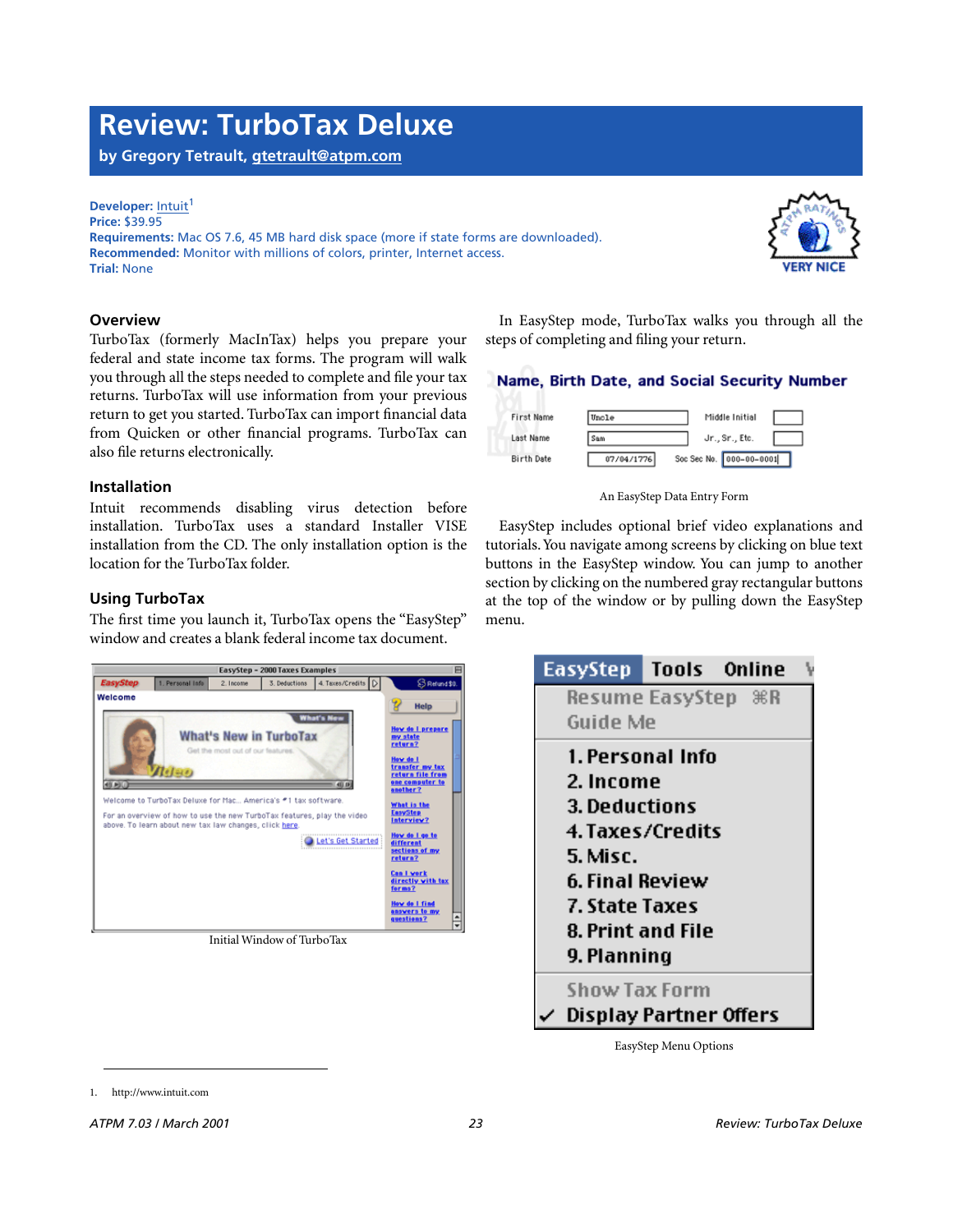EasyStep screens associated with data entry also let you view the associated tax form in the bottom third of the window. You can view just that form by clicking on the Go to Forms button. You can get help or information at any time by clicking the Help button or selecting an option from the Help menu.



TurboTax Help Window

TurboTax's form mode displays forms without the EasyStep wrapper. The icon buttons above the form reveal their function when the mouse pointer touches them. You can enter data into any editable fields of all tax forms. Doubleclicking on appropriate cells will automatically open the related form (e.g., double-clicking the taxable interest cell opens Schedule B). TurboTax also helps you document tax information by creating "Supporting Details" fields. These are not sent to the government, but they can be stored and printed.

|                                                                            |         | <b>Form 1040A</b>                                                                                           |             |                   |                                        |
|----------------------------------------------------------------------------|---------|-------------------------------------------------------------------------------------------------------------|-------------|-------------------|----------------------------------------|
| Form 1040A                                                                 |         | U.S. Individual Income Tax Return                                                                           |             |                   | 2000                                   |
| Form 1040A will be active if the return is eligible.                       |         | All entries for this return should be made on Form 1040 and its supporting forms, worksheets and schedules. |             |                   |                                        |
| <b>Your First Name</b><br>Uncle                                            | Initial | Last Name<br>San                                                                                            |             | $001 - 01 - 0001$ | Your Social Security Number            |
| Ifa JointReturn, Spouse's FirstName                                        | Initial | Last Name                                                                                                   |             |                   | <b>Boogse's Bocial Becurity Number</b> |
| 1600 Pennsylvania Ave                                                      |         | Home Aldress (Number and Street). If you have a P.O. Box, See Instructions.                                 |             | Apt. No.          |                                        |
| City, Toun or PostOffice. If You Have a Foreign Address, Dee Instructions. |         |                                                                                                             | State<br>DC | 2IP Code<br>20016 |                                        |
| Washington                                                                 |         |                                                                                                             |             |                   |                                        |

TurboTax gives you numerous printing options. TurboTax supports nearly all printers, including dot matrix printers.

| ● Tax Return for Filing                 | All forms required for filing                  |  |  |  |
|-----------------------------------------|------------------------------------------------|--|--|--|
| ◯ Tax Return for Your Records           |                                                |  |  |  |
| Tax return only                         | Copy of tax return for your records            |  |  |  |
| ◯ Recommended forms, worksheets         | Tax return, only key worksheets                |  |  |  |
| All forms, worksheets                   | Tax return, all worksheets, supporting details |  |  |  |
| ○ Selected Forms                        | Choose<br>Only the forms you choose            |  |  |  |
| <b>E</b> Form only                      |                                                |  |  |  |
| $\bigcirc$ Form plus supporting details |                                                |  |  |  |
| O Print Form 1040                       | Only this form                                 |  |  |  |

#### **Documentation**

TurboTax does not have printed documentation. Except for brief "Read Me…" files, all information is accessed within TurboTax through the Help menu or Help window. Online documents include "Program Help" for help with TurboTax, "FAQs" with answers to frequently asked tax questions, "Tax Help" for advice on completing the active form, "Gov't Instructions" as issued by the IRS or the state's income tax bureau, and "Data Source" which has direct links to the appropriate sections of your forms. Other online resources in the Deluxe edition include IRS publications, Money Magazine's Income Tax Handbook, and a Video Library with explanatory and tutorial videos.



QuickView Access to IRS Publications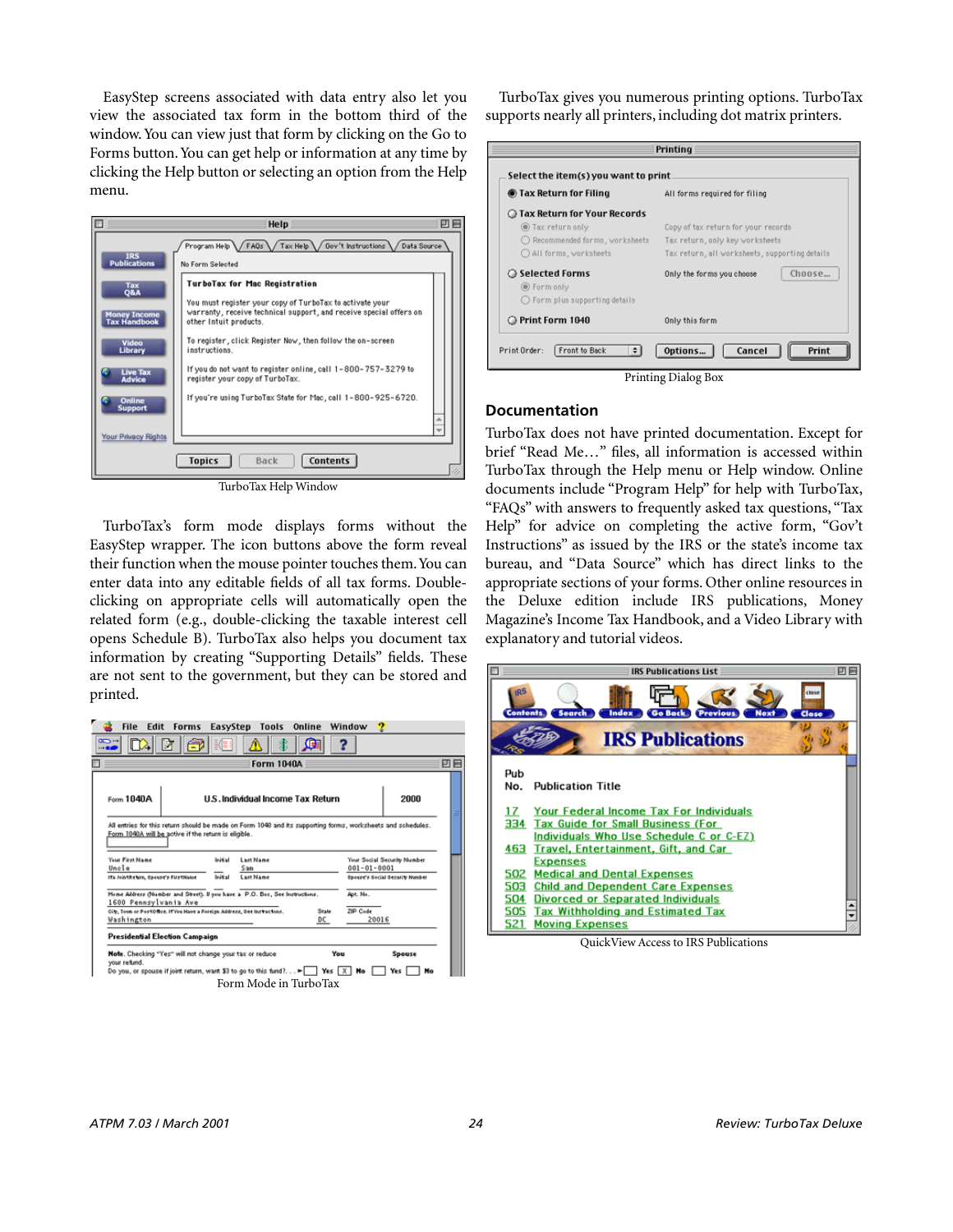

QuickView Access to Money Magazine's Income Tax Handbook

**Technical Support, Updates, and Expert Tax Advice**

Technical support is available from the TurboTax Web site. Free program updates are also available here. You can go directly to these sites using the Online menu.

TurboTax offers automated technical support by toll-free phone or fax. This entails going through the usual series of menu options to get a canned response. You can speak with a technical support representative for the cost of the phone call during normal business hours (7 AM to 5 PM PST). From January 12 through April 16, Intuit offers extended hours technical support on Monday through Friday from 5 AM to 7 AM and from 5 PM to 8 PM PST and on Saturday and Sunday from 8 AM to 5 PM PST. The cost of extended hours live technical support is \$1.95 per minute.

## **TurboTax for Mac**

**Technical Support** 

Welcome to TurboTax technical support. Use this page to find answers to technical questions that might arise when you're using TurboTax. Make sure to check this week's top questions on the right.

#### **Search**

#### Enter a word(s) or phrase to search the KnowledgeBase:

|           | Product:   TurboTax for Mac |      |
|-----------|-----------------------------|------|
| Keyword:∥ |                             | Find |

Part of the TurboTax Technical Support Web Site

TurboTax also includes a link to a Web site listing tax advisors. This Web site is run in conjunction with EXP. Advisors are organized by categories such as families, small business, retirement, etc. Advisors are listed by customer satisfaction rank. Most contact is via e-mail, but some advisors work by telephone. Rates are given for each advisor and range from \$0.33 to \$2.95 per minute.

## **Strengths**

- Comprehensive program helps you accurately prepare tax returns.
- Deluxe version includes one free state tax program, a credit for electronic filing, and extra information in the form of online books and videos.
- Designed to let you add supplemental information for documentation.
- Extensive online, Web, phone, and live technical support.
- Includes tax planning options with advice on reducing taxes.

#### **Weaknesses**

- EasyStep can be painfully slow for simple tax returns or experienced users.
- Numerous data entries require immediate recalculation that can take minutes, even on a G4 Macintosh.



The Sometimes Dreaded Calculations Progress Bar

#### **Summary**

I strongly recommend TurboTax to everyone who needs to complete more than the 1040 EZ Federal income tax form. With TurboTax, you will save time, minimize your chances of making mistakes, and possibly save money by learning about deductions you may have overlooked. Even people who go to tax preparers can benefit from TurboTax, because it will tell you what documentation you will need. Having all documentation ready on the first visit may lead to faster preparation and lower fees. I have used TurboTax (or its MacInTax predecessor) for the past twelve years.

*Copyright © 2001 Gregory Tetrault,* [gtetrault@atpm.com](mailto:gtetrault@atpm.com)*. Reviewing in ATPM is open to anyone. If you're interested, write to us at* [reviews@atpm.com](mailto:reviews@atpm.com)*.*

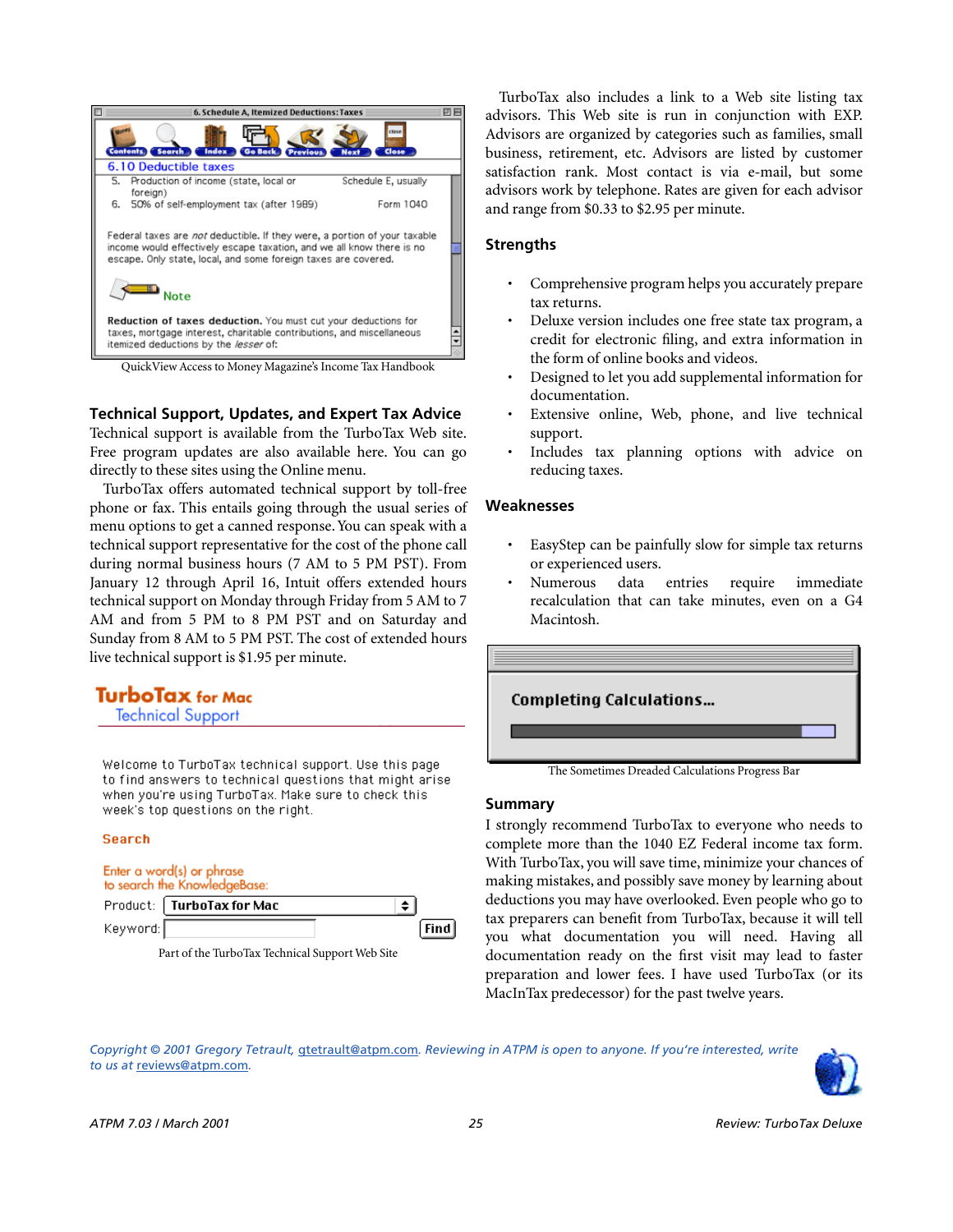## **Review: VOODOO Personal 2.0**

**by Michael Tsai, [mtsai@atpm.com](mailto:mtsai@atpm.com)**

**Developer:** Uni Software Plus [\(product page](http://www.unisoftwareplus.com/products/voodoopersonal.html)<sup>1</sup>) **Price:** \$79 (download); \$99 (CD-ROM); \$59 (for BBEdit owners) **Requirements:** PowerPC-based Mac with Mac OS 8.5. **Recommended:** File comparison tools such as BBEdit, CodeWarrior, Microsoft Word, and ResCompare. **Trial:** Fully-featured (but can't change projects after four weeks)



## **What is Version Control?**

When you save a document, the latest version is written to disk and the previously saved version is lost. To save without overwriting the old file, you can use Save As. Why do this? You might make a mistake and want to revert some or all of your document to its previous state. Or you might want to have a backup in case your Mac crashes and the file gets corrupted. With diligence and Save As, you can set up a kind of "unlimited undo" system for yourself.

This is a lot of work, however, and clutters your drive with old versions of your files. Making regular backups using a utility like [Retrospect](http://www.atpm.com/6.06/retrospectexpress.shtml)<sup>2</sup> can automate the backup process and use your storage more efficiently. But with either method it's easy to lose track of the different versions of your files. Is "My Document version 46" the one where I deleted the paragraph that I need to restore? Which day's backup has the version I need?

Version control software is designed to make it easy to manage the different versions of your files. It remembers the revisions you make and lets you tag them with comments so you remember which version is which. It stores the versions in an ultra-compressed form, saving only the *differences* from one version to the next, so that it's practical to keep all the versions on your hard disk. It lets you compare and restore different versions of your files. It lets you manage groups of related files so that you can easily restore previous working states of entire projects. Finally, version control software lets a group of people work on the same documents by controlling who can make changes to what, and ensuring that everyone has the latest versions of all the files.

Version control is widely used by programmers, who need to keep track of features they've added and bugs they've fixed. If something was working yesterday but is broken today, version control makes it easy to see what changed in the interim. But while most programmers [consider version](http://www.mactech.com/articles/mactech/Vol.14/14.06/VersionControlAndTheDeveloper/index.html) [control essential](http://www.mactech.com/articles/mactech/Vol.14/14.06/VersionControlAndTheDeveloper/index.html)<sup>3</sup>, most people outside that community haven't even heard of it. That's a shame, because most people

who create documents can benefit from version control. With VOODOO Personal 2.0, Uni Software Plus has updated their version control tool to make it accessible to all Mac users. It's still perfectly suitable for programmers, though for projects involving many developers the VOODOO Server product is a better choice.

## **Mac Version Control Options**

This review will focus on VOODOO Personal, but let me set the stage by describing where VOODOO Personal fits in with other [Macintosh version control tools](http://www.electricfish.com/hawkfish/macvcs/)<sup>4</sup>. Aside from VOODOO, the most popular such tools are probably Projector and CVS.

[Projector](http://developer.apple.com/tools/mpw-tools/)<sup>5</sup> is free and part of Apple's MPW tool suite. It started life as a command-line tool, but several utilities (VisualProjector, CMProjector, BBEdit) now provide graphical interfaces to its more common features. Nevertheless, it remains somewhat difficult to use and I was unable to find any good documentation for it. Projector is Mac-only.

CVS<sup>6</sup> (Concurrent Versions System) is an open-source version control tool that's extremely popular in the Unix/Linux world. Unlike Projector and VOODOO Personal, CVS is a client-server system, which makes it easy for multiple users, possibly scattered across the Internet, to collaborate. Although only the *client<sup>7</sup>* runs on Classic Mac OS and Windows, the server runs on Mac OS X. In fact, Apple uses it internally to manage the development of Mac OS X, and to make their sources for the Darwin kernel available to the world. CVS's signature feature is its use of "optimistic" locking to let multiple people work on the same file at the same time. It then automatically merges their changes and signals whether it thinks human intervention will be required to complete the merge. (It seems like it would take magic for CVS to do this reliably, but in practice it has worked very well

<sup>2.</sup> http://www.atpm.com/6.06/retrospectexpress.shtml

<sup>3.</sup> http://www.mactech.com/articles/mactech/Vol.14/14.06/VersionControlAndTheDev eloper/index.html

<sup>4.</sup> http://www.electricfish.com/hawkfish/macvcs/

<sup>5.</sup> http://developer.apple.com/tools/mpw-tools/

<sup>6.</sup> http://www.cvshome.org/<br>7. http://www.maccvs.org/

http://www.maccvs.org/

<sup>1.</sup> http://www.unisoftwareplus.com/products/voodoopersonal.html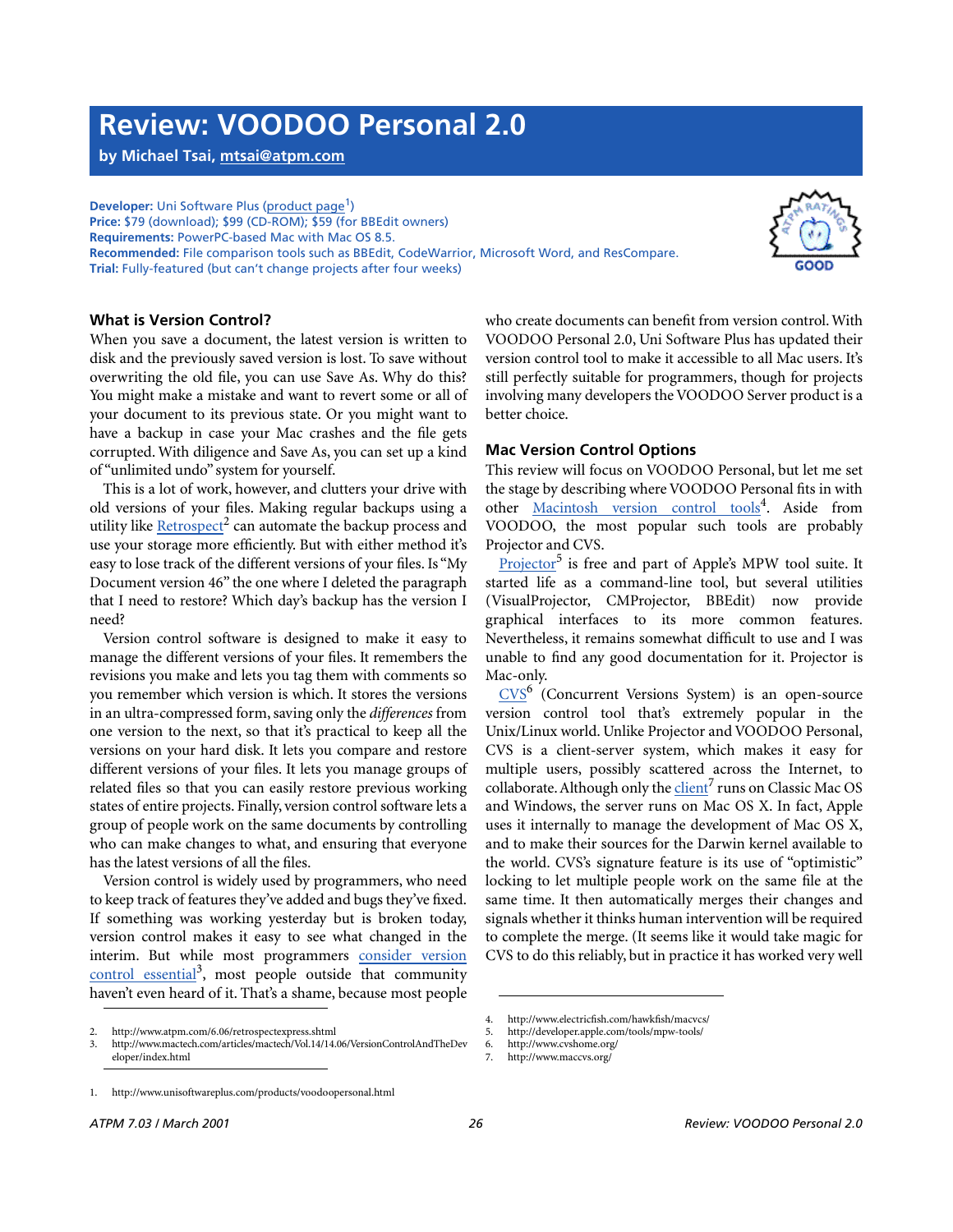for me.) Note that because of its Unix origins, CVS has no knowledge of Mac resource forks.

[FlashBack](http://www.aladdinsys.com/flashback/index.html)<sup>1</sup> is sort of a "lite" version control tool from Aladdin. It tracks only individual files, not whole projects, and it stores a new version every time you save (rather than at a granularity you choose). Further, there's no way to associate comments with versions to help remember which is which. When I [reviewed FlashBack](http://www.atpm.com/4.01/page13.shtml)<sup>2</sup> for ATPM, I found it competent as a form of undo but lacking polish. It's certainly easier to use than the other options.

Rewind<sup>3</sup> is a new utility from Power On Software. Like FlashBack, it provides automatic version-control-like functionality, trading some flexibility for increased ease of use. (I've not used it, but apparently you can install it and forget it's there until you need to recover an old version.) The main difference compared to the other tools listed here is that Rewind works at the level of an entire hard disk. Rather than a version control tool, I would classify it as a kind of global, unlimited undo.

## **VOODOO: Version Control the Mac Way**

VOODOO stands for "Versions Of Outdated Documents Organized Orthogonally," and aside from its name there are two things that make it stand out. First, it's the only tool I know of that supports *orthogonal version management*—more on that later. Second, it's the only version control tool that feels like it was built for the Mac from the ground up.



VOODOO's Tree View of a Project

VOODOO begins with the concept of a "project," which is a group of related files and folders whose versions you want VOODOO to manage. There's a tree-based graphical user interface that shows the structure of your project. The tree contains the files and folders in your project, which

VOOODOO refers to using terms like Component Node, Structure Node, and Version Group. The VOODOO terms are a bit confusing, but they hint at some of the program's power. In Projector and CVS, the folder structure that you work with must match the logical structure of the version control database. VOODOO can operate this way too, but it also lets you associate version group nodes in its projects with arbitrary folders on disk. For instance, even though inside the project one folder may contain another, you could choose to save them both at the same level outside the project. This provides a great deal of flexibility, especially since each user of the project can have his own set of folder mappings. However, I have no need for this much control and prefer the simpler mode.

To organize your project, you must enter VOODOO's Design Mode. Here you can add, move, and remove files and folders to manipulate the project's logical structure. The interface is much easier to use than in other products: you can drag and drop within VOODOO, as well as drag items in from the Finder. There's also a contextual menu plug-in for the Finder that lets you launch VOODOO and add the selected items to a particular project, all with a single click.

VOODOO's "non-design" mode prevents you from making changes to the project's structure. Instead, it lets you manage the different versions of your files. The Fetch command lets you save folders or files in your project to disk. You can choose which versions to fetch. The Store command lets you save your on-disk folders or files into the project. VOODOO remembers the date and time of each store and lets you add comments so you remember what you changed. Both of these important commands are also available from inside BBEdit, CodeWarrior, and the Finder (via contextual menu).

The non-design mode is also where you can compare versions of files. Select a version of a file in the tree view, and use one of the menu commands to compare it with the current on-disk version, or with an arbitrary file that you specify. If you want to compare two non-current versions of the same file, you'll need to fetch one of them to disk first—unlike CVS there is no easy way to compare two arbitrary versions of the same file.

VOODOO knows what changed from one version of a file to a next, and to save space it saves only the changes between versions in its project. (In fact, its "diffing" engine is more space-efficient than CVS's because it works at the byte-level instead of the line-level.) But while VOODOO knows what changed between versions, it depends on other applications to *show* you the changes. BBEdit, CodeWarrior, and Microsoft Word can compare text files and graphically show you the differences. ResCompare can compare resources. For most other file types, there are no specialized tools for

<sup>1.</sup> http://www.aladdinsys.com/flashback/index.html

<sup>2.</sup> http://www.atpm.com/4.01/page13.shtml

<sup>3.</sup> http://www.poweronsoftware.com/products/rewind/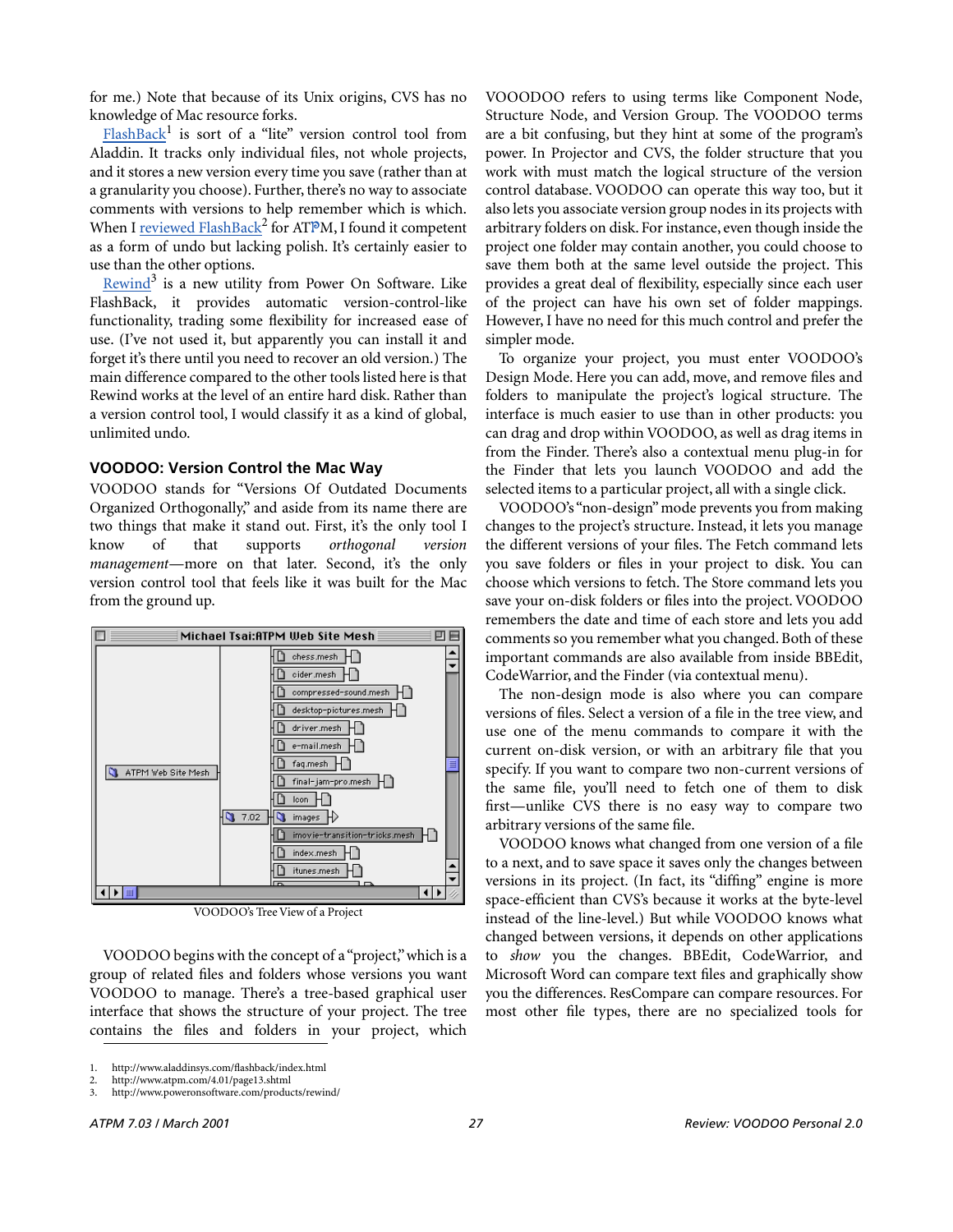viewing differences, so you'll have to compare the two versions manually.

| History of ATPM Web Site Mesh<br>回                                                                                                                                                       |                                       |                                |              |  |
|------------------------------------------------------------------------------------------------------------------------------------------------------------------------------------------|---------------------------------------|--------------------------------|--------------|--|
| ⊠ Show data revisions<br><b>Turn Back</b><br>☑ Show structure revisions<br>Now<br>⊠ Show bookmarks<br>Michael T $\left  \right $ $\uparrow$<br>$\Box$ Show only entries of<br>18 of 3761 |                                       |                                |              |  |
| Date & Time 1                                                                                                                                                                            |                                       | <b>Name</b>                    | <b>User</b>  |  |
| 2/5/01                                                                                                                                                                                   | 12:40:00 AM                           | 7.02 release                   | Michael Tsai |  |
| 2/3/01                                                                                                                                                                                   | $\overline{\mathbf{s}}$<br>9:30:27 PM | Added new ZipCD photo          | Michael Tsai |  |
| 2/3/01                                                                                                                                                                                   | 5:02:13 PM                            | imovie-transition-tricks.mesh  | Michael Tsai |  |
| 2/3/01                                                                                                                                                                                   | ßІ<br>5:01:49 PM                      | 7.02 Offline Webzine           | Michael Tsai |  |
| 2/3/01                                                                                                                                                                                   | 3:52:42 PM                            | 7.02 HTML Beta                 | Michael Tsai |  |
| 2/3/01                                                                                                                                                                                   | 3:50:52 PM                            | imovie-transition-tricks.mesh  | Michael Tsai |  |
| 2/3/01                                                                                                                                                                                   | ßI<br>3:47:51 PM                      | Added 7.02 & misc folders from | Michael Tsai |  |
| 2/1/01                                                                                                                                                                                   | 11:31:20 AM S                         | <b>Added Polls</b>             | Michael Tsai |  |
| 1/30/01                                                                                                                                                                                  | ß<br>6:59:13 PM                       | Moved reviews index from Front | Michael Tsai |  |
| 1/20/01                                                                                                                                                                                  | s<br>1:17:04 PM                       | Added 7.02                     | Michael Tsai |  |
| 1/3/01                                                                                                                                                                                   | 12:17:39 PM                           | 7.01 release                   | Michael Tsai |  |
|                                                                                                                                                                                          |                                       |                                |              |  |

VOODOO's History Window. Since only the iMovie file is selected in the tree view above, the History window filters out data revisions of the other files in the project.

The History window shows all the changes to a project. These include revisions of files ("data revisions") and changes made in design mode ("structure revisions"). It also displays Bookmarks, which are project-wide markers that you define—for instance, the above screenshot shows bookmarks for the states of the ATPM Web site when ATPM 7.01 and 7.02 were released. The History window can easily become overwhelming when you have a project with many files or many versions (or both). Therefore, it provides lots of filtering options to help you manage all the information. The checkboxes let you choose which types of revisions are displayed and let you isolate changes that a particular user has made. To further refine the display, you can select items in the tree view; then the History window will filter out the data revisions that don't pertain to your selection.

The History window isn't just a passive list of your revisions and comments. You can select an item in the list and click the Turn Back button to roll the project back to one of its previous states. The tree view of the project updates accordingly, and then it is easy to compare the old state of the project with the version you've stored to disk.

#### **Orthogonal Version Management**

Readers familiar with version control will note that I have not yet mentioned branching. Branching is a common feature that's supported by Projector, CVS, and many other version control tools. In place of branching, VOODOO supports "orthogonal" version management based on the concept of *variants*. The VOODOO developers use the retronym "intermixed" to refer to the branching style of version management. A complete discussion of the orthogonal and intermixed thought models is beyond the scope of this review, but I will try to explain the basic ideas of each. Interested readers are referred to chapter nine of the

VOODOO manual and the ACM SIGSOFT paper referenced therein.

The intermixed style of version management focuses on files and their branches. For instance, one could create two branches of an HTML file, one for English and one for German. At any given time there would be a current English version of the file and a current German version of it. As another example, suppose a programmer releases version 1.0 of her software. Version control software can easily remember what the source files looked like at 1.0 and it can continue tracking changes as the programmer adds features for version 2.0. But suppose that a serious bug is discovered in version 1.0, and she must release version 1.0.1 to fix it. Version 1.0.1 will not be a newer version of the (unreleased) 2.0 code, rather it will be based directly on the 1.0 source. Typically she will create version 1.0.1 by branching from the 1.0 source.



Version 1.0.1 Created as a Separate Branch. The tick marks on the lines represent stores.

The main problem with intermixed version management is that it centers around files. Each file has its own set of branches. It's possible to branch off from a branch, creating a complex tree structure of different current versions of a file. And different files in the same project might have branches that are logically equivalent but named differently because the branches were created in a different order. If you found the preceding sentences confusing, that's probably good, because it indicates how difficult it is to keep track of things using intermixed version management.

VOODOO's orthogonal version management is much simpler. A project can have variants, which might be called "English" and "German" as in our Web site example above. And each file can have multiple entries in the project, one for each variant. The key difference is that variants are projectwide. VOODOO knows that the German version of file A and the German version of file B are part of the German variant. This is not the case with branches where, for the most part, the user has to keep track of which branches are related. But the real payoff comes when you consider the evolution of a project over time. Instead of a complex tree structure of revisions and branches, VOODOO's revisions and variants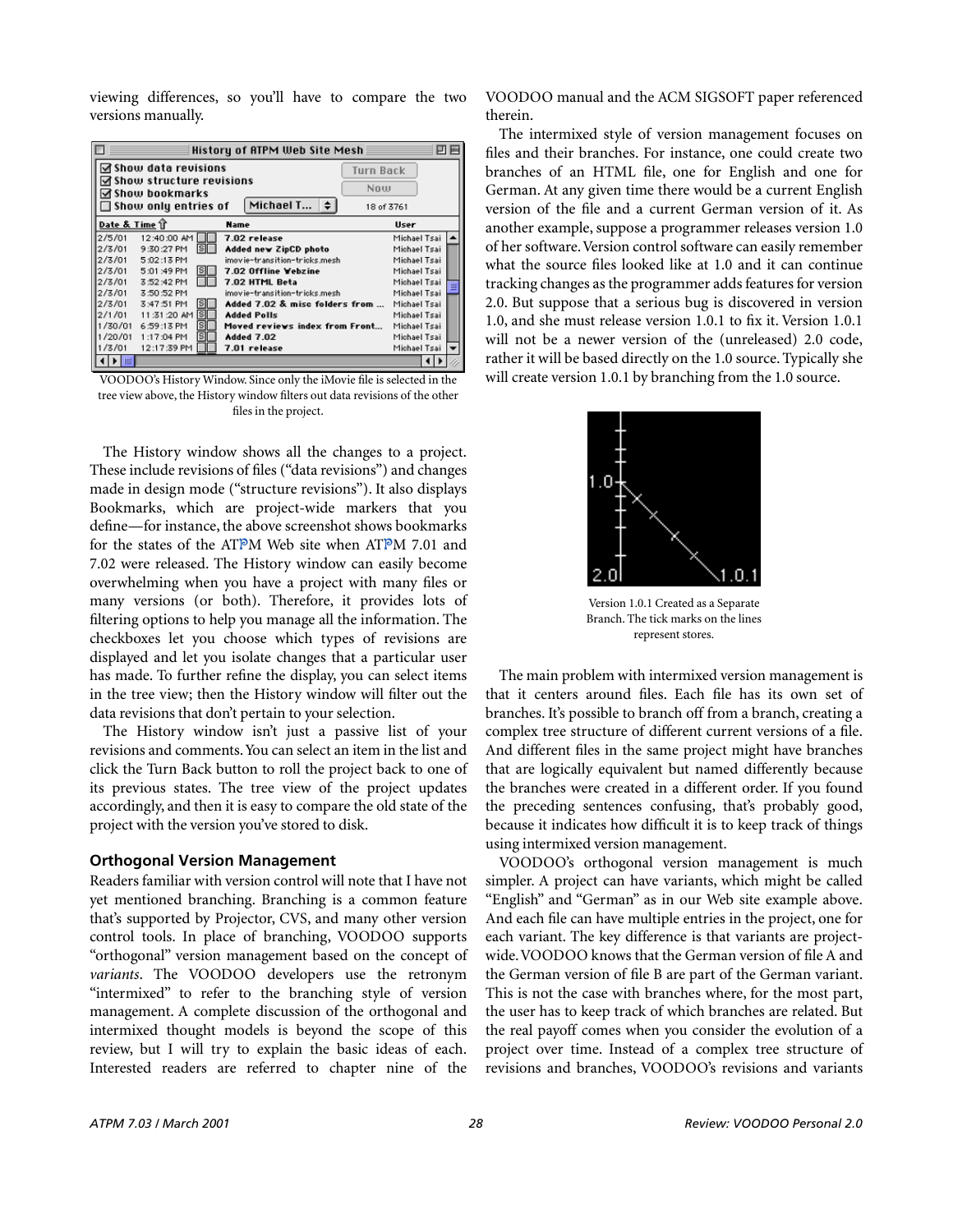are orthogonal. This makes it easy to track the revisions of each file's variants back through time.



With VOODOO, revisions and variants are orthogonal. (Image from the VOODOO manual.)

VOODOO also uses variants for access privileges. Each user of a project can have a separate privilege level (none, read, write) for each variant.

## **Strengths and Weaknesses**

Although VOODOO Personal 2.0 is easier to use than previous versions, I found its interface and terminology confusing. The manual is okay and the new tutorial is a good addition, but I wish that both were more extensive. However, despite these complaints, VOODOO is much easier to use than Projector or CVS.

When several people are working on a project, VOODOO can help ensure that only one person is working on a given file at the same time. To do this, you can tell VOODOO to lock files in the project when you fetch them and unlock them when you store back your changes. VOODOO is very flexible about locking. You can choose from Finder locking or ckid locking. Or you can use no locking at all. (Unfortunately, VOODOO does not support CVS-style automatic merging.) Finder locking is like the Locked checkbox in the Finder's Get Info window; ckid locking stores version control information in a special resource of type ckid. This is the method that Projector uses, and it is a pseudo-Mac standard. Unfortunately, many applications are not "Projector-aware" and will not preserve ckid resources when you modify and save your files. VOODOO comes out ahead because it supports ckid resources but doesn't rely on them.

Integration with BBEdit, CodeWarrior, and the Finder is good. Of the version control tools I've used, VOODOO definitely fits the best into my Mac workflow. VOODOO works great with Mac files containing resource forks. Unfortunately there is no Windows (or Unix) version of VOODOO, leaving cross-platform users out in the cold.

A final advantage of VOODOO is the way it stores its project files. Unlike Projector and CVS, the project database is a flat folder of numbered files. (Don't worry, you never have to deal with them yourself.) Projector and CVS store their files in nested folders that mirror the logical structure of the project. Thus, while Projector and CVS have trouble dealing with massive reorganizations of a project's hierarchy, VOODOO handles structure revisions with ease.

The biggest problem with VOODOO is that its graphical user interface feels half-baked. The History window is great at what it does, but there is no way to search it. CVS and Projector also lack a search feature, but at least they can produce a log file of all your changes and comments that can be searched with another tool. The tree view works, but I found it cumbersome to use. I would have much preferred something that worked like the Finder's list view.



Storing files with VOODOO

The interface for storing files is similarly clumsy. When you store files, VOODOO uses solid or outlined check marks to show you which files have changed and which files don't need to be stored. There's no way to see a list of only the files that need to be stored—a big problem if you have a lot of files. This is made worse by the fact VOODOO doesn't show the folder hierarchy; you have to click on a file's name to see which file it actually is. That's right: if you use VOODOO to manage a Web site with lots of "index.html" files, you'll have a hard time telling them apart in the Store dialog. A final complaint about storing is that VOODOO only uses a file's modification date to determine whether it needs to be stored. CVS compares the files to see whether they're actually different.

VOODOO is about the same speed as Projector, but it's much slower than CVS. That means you'll spend a lot of time looking at its Windows-style progress bars; if you store a thousand files there's a separate progress bar for each file, not one for the whole operation.

## **Conclusion**

If you manage non-Mac files, such as a Web site, you should investigate both VOODOO and CVS to see which is better for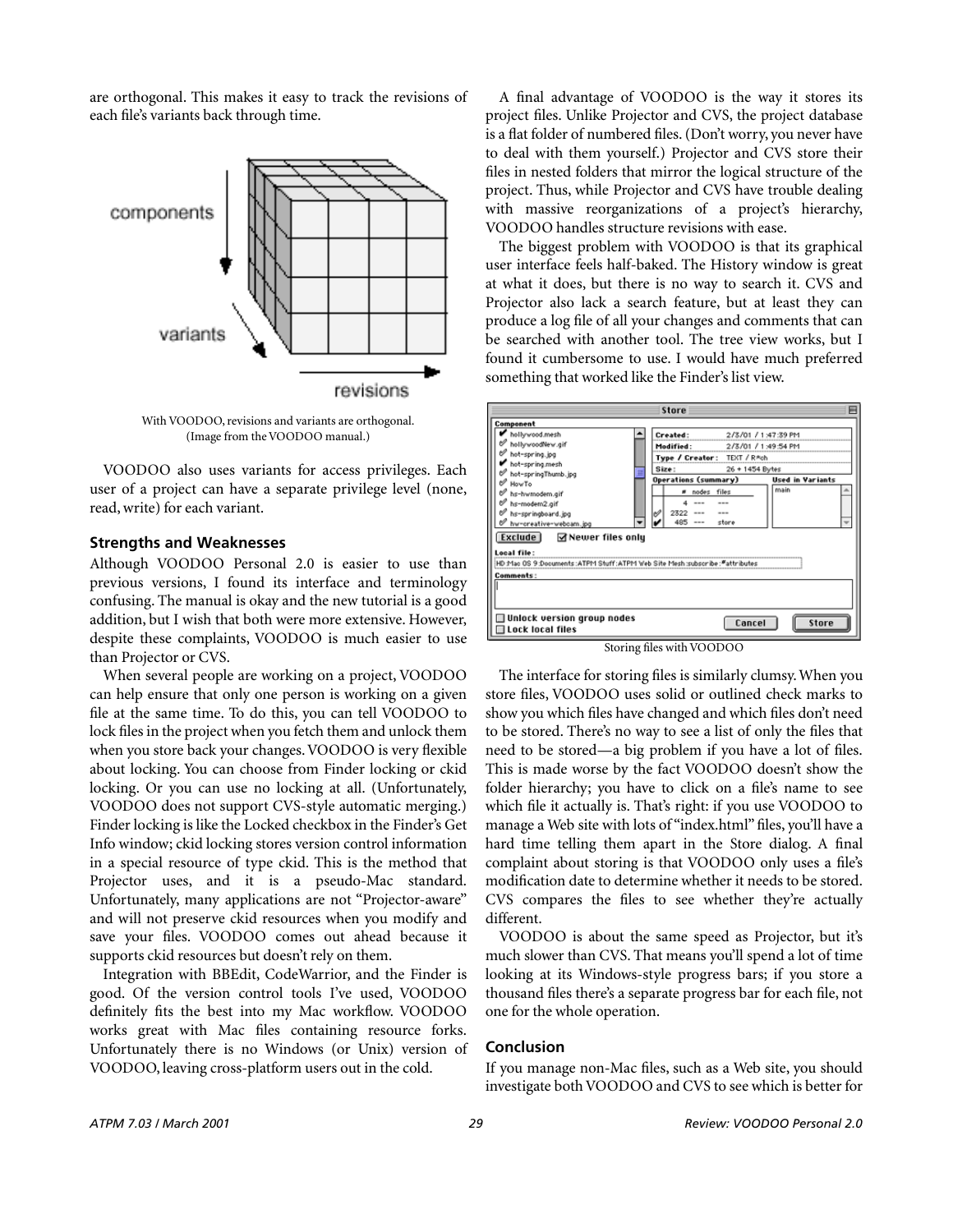you. VOODOO supports orthogonal version management and a unified interface. CVS has several clients to choose from, is cross-platform, and is more efficient for many tasks once you learn to use it. If you need version control to

manage Mac files (e.g., with resource forks), VOODOO is probably the best choice. It's much easier to use than Projector and, I'm told, more reliable.

*Copyright © 2001 Michael Tsai,* [mtsai@atpm.com](mailto:mtsai@atpm.com)*. Michael just wrote an article about version control without ever using the words "check in" or "check out"! Reviewing in ATPM is open to anyone. If you're interested, write to us at*  [reviews@atpm.com](mailto:reviews@atpm.com)*.*

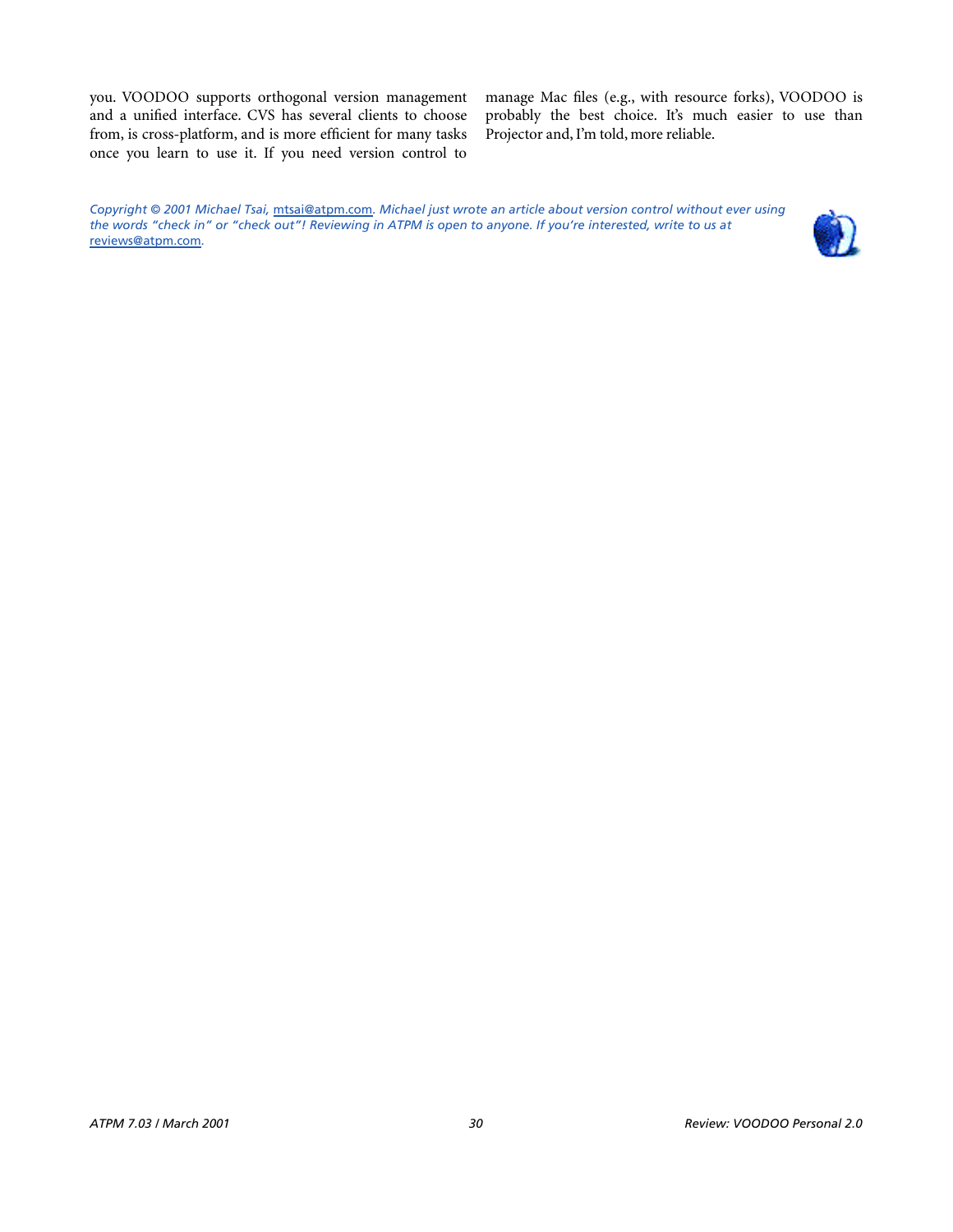# **FAQ: Frequently Asked Questions**

## **What Is ATPM?**

*About This Particular Macintosh* (ATPM) is, among other things, a monthly Internet magazine or "e-zine." ATPM was created to celebrate the personal computing experience. For us this means the most personal of all personal computers—the Apple Macintosh. About This Particular Macintosh is intended to be about your Macintosh, our Macintoshes, and the creative, personal ideas and experiences of everyone who uses a Mac. We hope that we will continue to be faithful to our mission.

### **Are You Looking for New Staff Members?**

We currently need several Contributing Editors, an Interviews Manager, a Copy Editor, and a Publicity Manager. Please [contact us](mailto:editor@atpm.com)<sup>1</sup> if you're interested.

## **How Can I Subscribe to ATPM?**

Visit the [subscriptions page](http://www.atpm.com/subscribe)<sup>2</sup> or send an e-mail to [subscriptions@atpm.com](mailto:subscriptions@atpm.com) with the word help in the subject line. Instructions for subscribing and unsubscribing will be returned, shortly.

#### **Which Format Is Best for Me?**



The Online Webzine edition is for people who want to view ATPM in their Web browser, while connected to the Internet. It provides sharp text, lots of navigation options, and live links to ATPM

back issues and other Web pages. You can use Sherlock to  $\frac{\text{search}^3}{\text{all}}$  $\frac{\text{search}^3}{\text{all}}$  $\frac{\text{search}^3}{\text{all}}$  all of the online issues at once.



The Offline Webzine is a HTML version of ATPM that is formatted for viewing offline and made available in a StuffIt archive to reduce file size. The graphics, content, and navigation elements are the

same as with the Online Webzine, but you can view it without being connected to the Internet. It requires a Web browser.



The Print PDF edition is saved in Adobe Acrobat format. It has a two-column layout with smaller text and higher-resolution graphics that are optimized for printing. It may be viewed online in a

browser, or downloaded and viewed in Adobe's free Acrobat Reader on Macintosh or Windows. PDFs may be magnified to any size and searched with ease.



The Screen PDF edition is also saved in Adobe Acrobat format. It's a one-column layout with larger text that's optimized for reading on-screen. It may be viewed online in a browser, or downloaded and viewed in Adobe's free Acrobat Reader on Macintosh or Windows. PDFs may be magnified to any size and searched with ease.

## **What Are Some Tips for Viewing PDFs?**

- You can [download](http://www.adobe.com/prodindex/acrobat/readstep.html)<sup>4</sup> Adobe Acrobat Reader for free. If you have a Power Macintosh, Acrobat Reader 4 has better quality and performance. ATPM is also compatible with Acrobat Reader 3, for those with 680x0 Macs.
- You can zoom the PDF to full window width and scroll through articles simply by single-clicking anywhere in the article text (except underlined links).
- You can quickly navigate between articles using the bookmarks pane at the left of the main viewing window.
- For best results on small screens, be sure to hide the bookmarks pane; that way you'll be able to see the entire page width at 100%.
- Try turning Font Smoothing on and off in Acrobat Reader's preferences to see which setting you prefer.
- All blue-underlined links are clickable. Links to external Web sites are reproduced in footnotes at the bottoms of pages, in case you are reading from a printed copy.
- You can hold down option while hovering over a link to see where it will lead.
- For best results, turn off Acrobat's "Fit to Page" option before printing.

#### **Why Are Some Links Double-Underlined?**

In the PDF editions of ATPM, links that are doubleunderlined lead to other pages in the same PDF. Links that are single-underlined will open in your Web browser.

## **What If I Get Errors Decoding ATPM?**

4. http://www.adobe.com/prodindex/acrobat/readstep.html 5. http://www.aladdinsys.com/expander/index.html

ATPM and MacFixIt readers have reported problems decoding MacBinary files using early versions of StuffIt Expander 5.x. If you encounter problems decoding ATPM, we recommend upgrading to **StuffIt Expander 5.1.4** or later<sup>5</sup>.

## **How Can I Submit Cover Art?**

We enjoy the opportunity to display new, original cover art every month. We're also very proud of the people who have

editor@atpm.com

<sup>2.</sup> http://www.atpm.com/subscribe<br>3. http://www.atpm.com/search

http://www.atpm.com/search

*ATPM 7.03 / March 2001 31 Frequently Asked Questions*